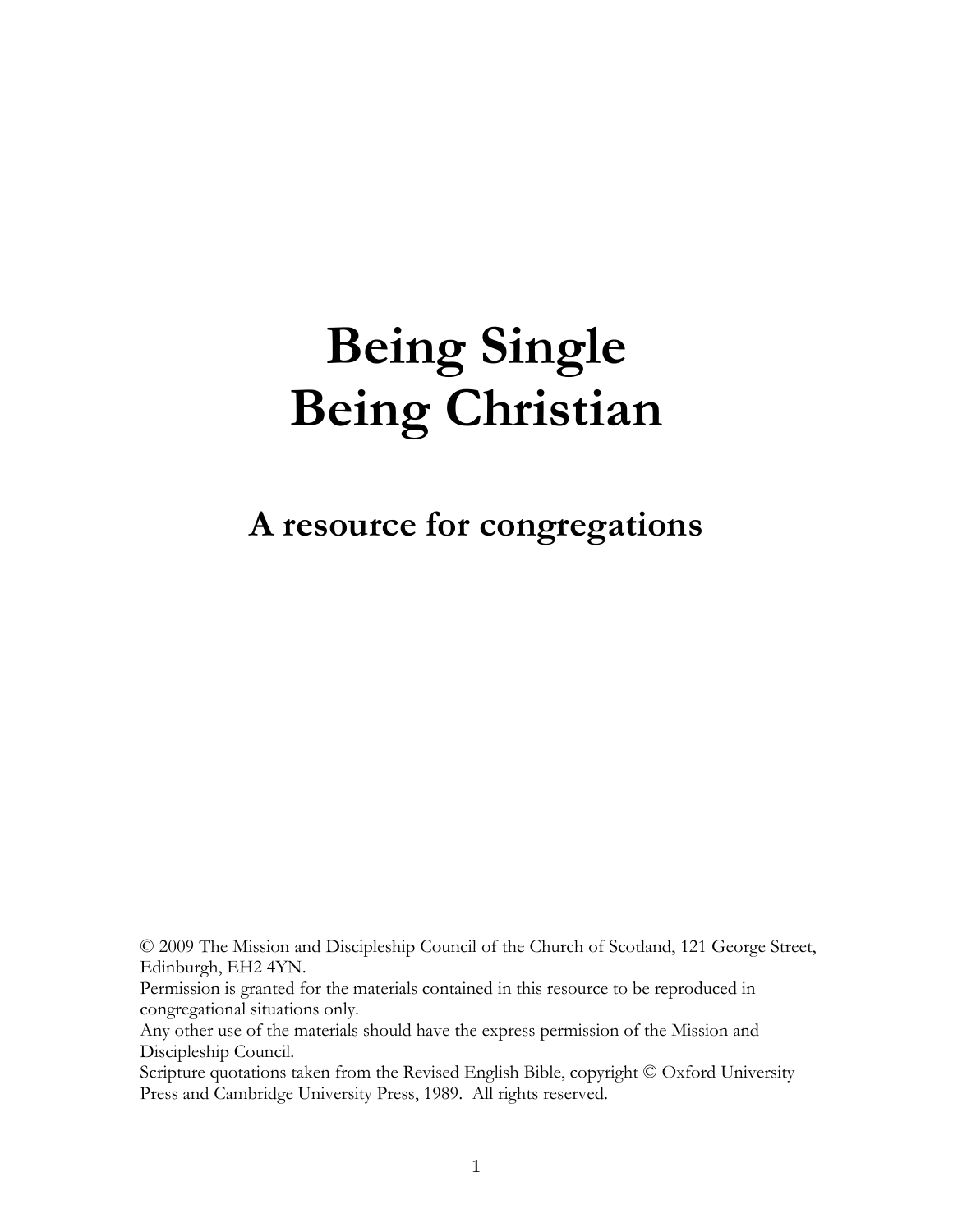# **Introduction**

These discussion resources are based on the report presented by the Church of Scotland's Mission and Discipleship Council to the General Assembly of 2009 called *Being Single: in Church and Society.* Singleness has seldom been a subject for theological reflection in the Reformed Church, and the report was offered with the conviction that a study of singleness uncovers much of importance for contemporary church and society.

Being single is an aspect of every human life, and all people are single for some or all of their lives.However, contemporary patterns of relationships mean that more people today experience being single than was the case before. People marry or settle down into couples later, marriage is less common, a high percentage of marriages and long-term partnerships break up, a significant minority of people remain single throughout life. There are pressures on family life which lead in part to many people being single: society's affluence, the rise of individualism, the pressures of work. On the other hand, society and the media place a great importance on people finding fulfilment through sex, romantic love and being part of a couple. Many single people live alone, though others live with family, flatmates or friends.

There are a number of questions which arise: What are the patterns of singleness within our society and the church, and what are the influences upon that? What do single people and their lives, including their sexual lives, tell us about God? What is God's word on single people and their lives, including their sexual lives? What is it to be single in today's church and society? Are there particular emphases in Christian faith and life for single people? What does the reality and presence of single people mean for the church?

This resource offers a number of ways into thinking about being single in church and society.

- A place to start offers scriptural roots for the discussion.
- Four resource sheets offer central excerpts from the report with questions for reflection.
- A number of case-studies relate the experiences of single people within the church, to help us grasp the variety and complexity involved in being single.

Neither the report nor these discussion materials attempts to lay down how single people should be single. The aim is to offer an exploration of the experience of being single, and to suggest ways that all in the church, single or not, can flourish in the faith and grow in discipleship.

Prepared in the name of the Mission & Discipleship Council, 2009.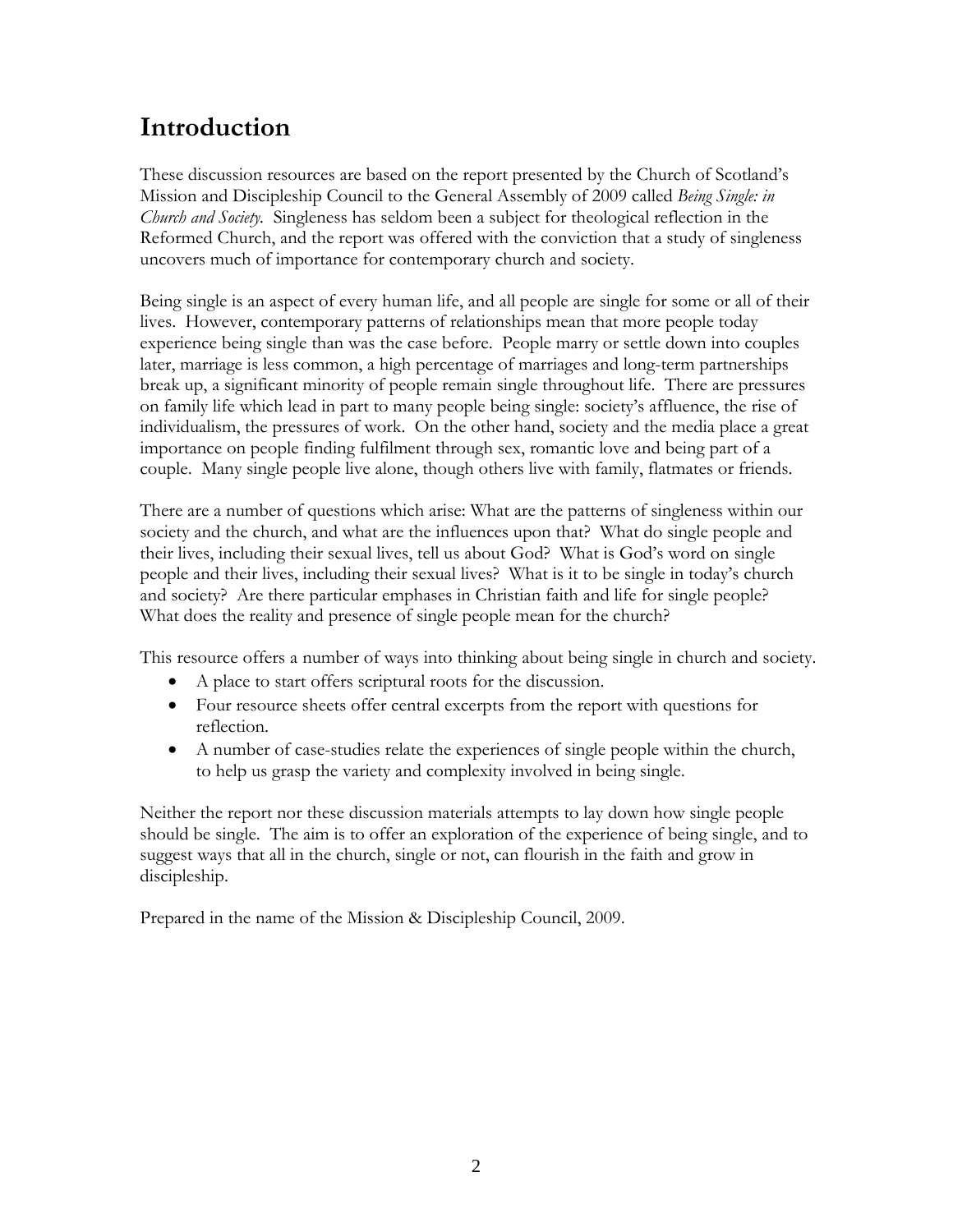# **The Learning Process**

This material can be used by individuals or in a group context. If you are going to facilitate a learning experience for a group then a programme has been included for you. Feel free to pick and mix from the elements in the programme to prepare the kind of session you feel will work in your situation. Underlying this part of the resource is this is a conversation which can help many in the local church, single or not. It is not just for the leadership of the church but for everyone. We hope that local facilitators will find ways to get Elders, youth workers, Guild members, young people, attenders and non-attenders alike to get involved in this conversation.

Copies of the full report, 'Being Single: In Church and Society' can be downloaded from www.resourcingchurches.org.uk.

### **Guidance for Individuals Using the Resource**

It may be that you are the only person in your congregation who is interested in considering this topic or you simply want to take some time and space to do so by yourself. The resource has a number of sections which you are free to use at your own pace:

• There are quotes from the main report for you to consider.

• There are case studies that give insights into the lives of real people who live with many of the issues the report raises.

Take your time as you go through the material and take care to write down your thoughts as you go. Perhaps you might encourage others in your congregation to use the resource in a group context. Perhaps you will want to find someone else that from your church or community that you can discuss your reflections with. Whatever you do, make the most of the resource and the time you spend with it.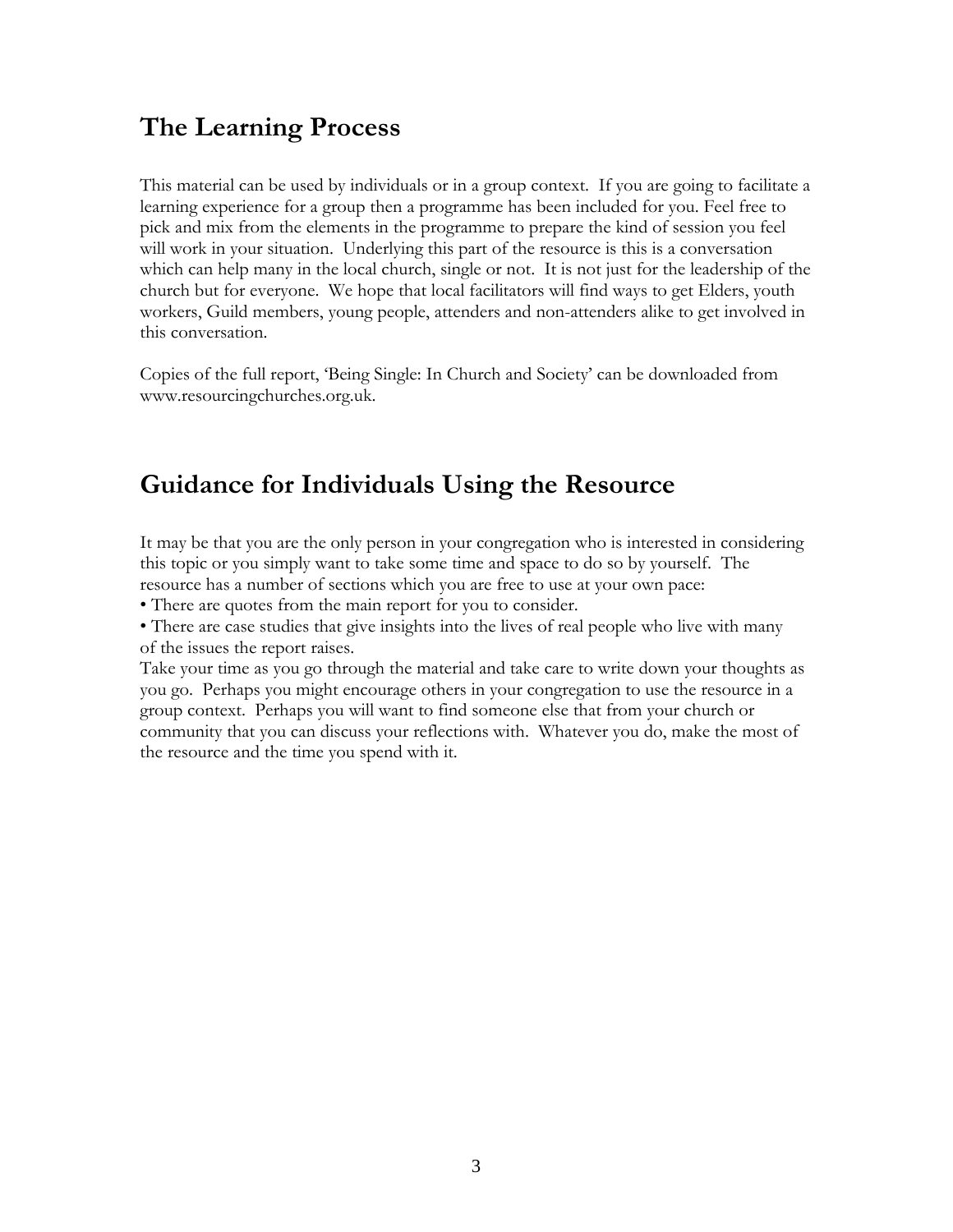### **Guidance for facilitating a group meeting**

**Resources required:** Food, flipchart paper and pens, copies of the worksheets and casestudies

**Participants:** An invited group that makes up a representative sample of people from the local church and community.

**Facilitator(s):** At least two.

#### **Process**

Invite a group of no more than 20 people to come to a comfortable location either in the church or local community. Allow people to relax over a simple meal or coffee together so that they can get to know who is involved in this process. Be particularly supportive of older or younger people for whom this might be a very intimidating experience. Welcome the group formally and thank them for agreeing to take part in this event. Tell them that the aim of the session is to consider some of the key ideas offered by the General Assembly report on singleness and to determine how best the issues can be taken forward in your local church.

Divide the group into either 2 or 3 smaller groups. Ensure that there is a reasonable gender and age mix in each group. Ask the group members to introduce themselves to each other and to appoint someone who will be a scribe for the group and someone who will report back on the group's behalf.

#### **Step One**

*A Place to Start*: give each person these pages, and give the groups time to read and discuss the biblical passages.

#### **Step Two**

*Resource Sheets*: give each group one of the resource sheets to consider (with a copy for each member of the group), and give the groups time to read and discuss the excerpts from the report. Encourage participants to be as open and as honest as they can be but to do so in a way that respects the opinions of others in the small groups. At the end of the allotted time, take feedback from each group so that all the participants can hear about the range of issues that have been discussed. As each group completes its feedback, ask members of the other groups to comment or ask questions.

#### **Step Three**

*Case-studies*: give each group one or two case-studies to consider (with a copy for each member of the group), and give the groups time to read and discuss the situations in the light of the questions on the page introducing the case-studies – copy this page for each person. Give most of the time available to this section and when it draws to a close ask for feedback from each group. Encourage those who are giving the feedback to give a précis of the case-study they have been considering and then a summary of what they have discussed together.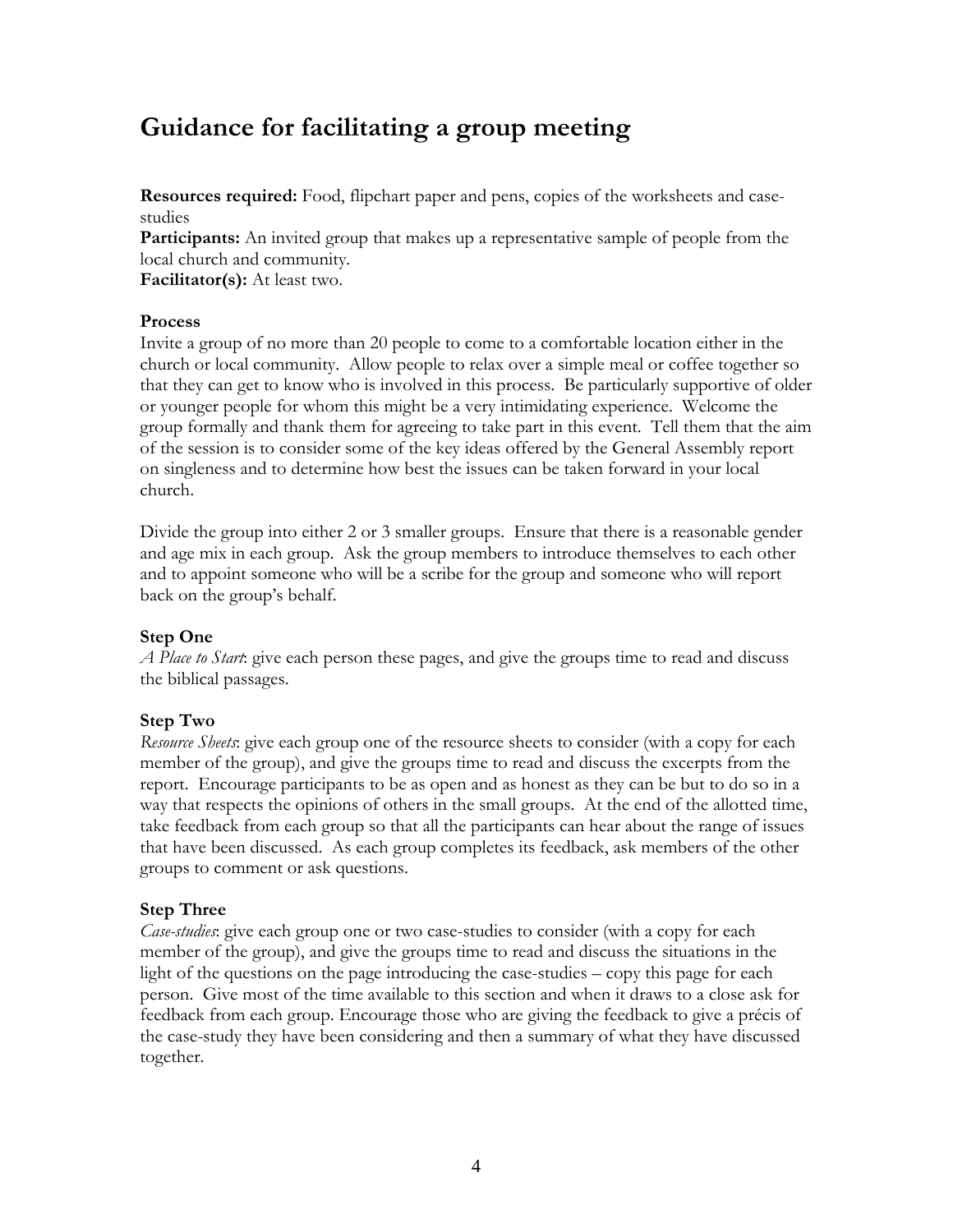### **Step Four**

Ask the group to come back together as one large group. Ask them to consider the following questions:

- How has this experience been for you?
- Has your mind changed on any of the issues discussed?
- Have you been surprised by anything you've said or someone else has said?
- How can these issues continue to be discussed positively in the life of our congregation?

### **Step Five**

You should conclude the evening with some form of reflection or prayer. We have included an example for you at the end of the material.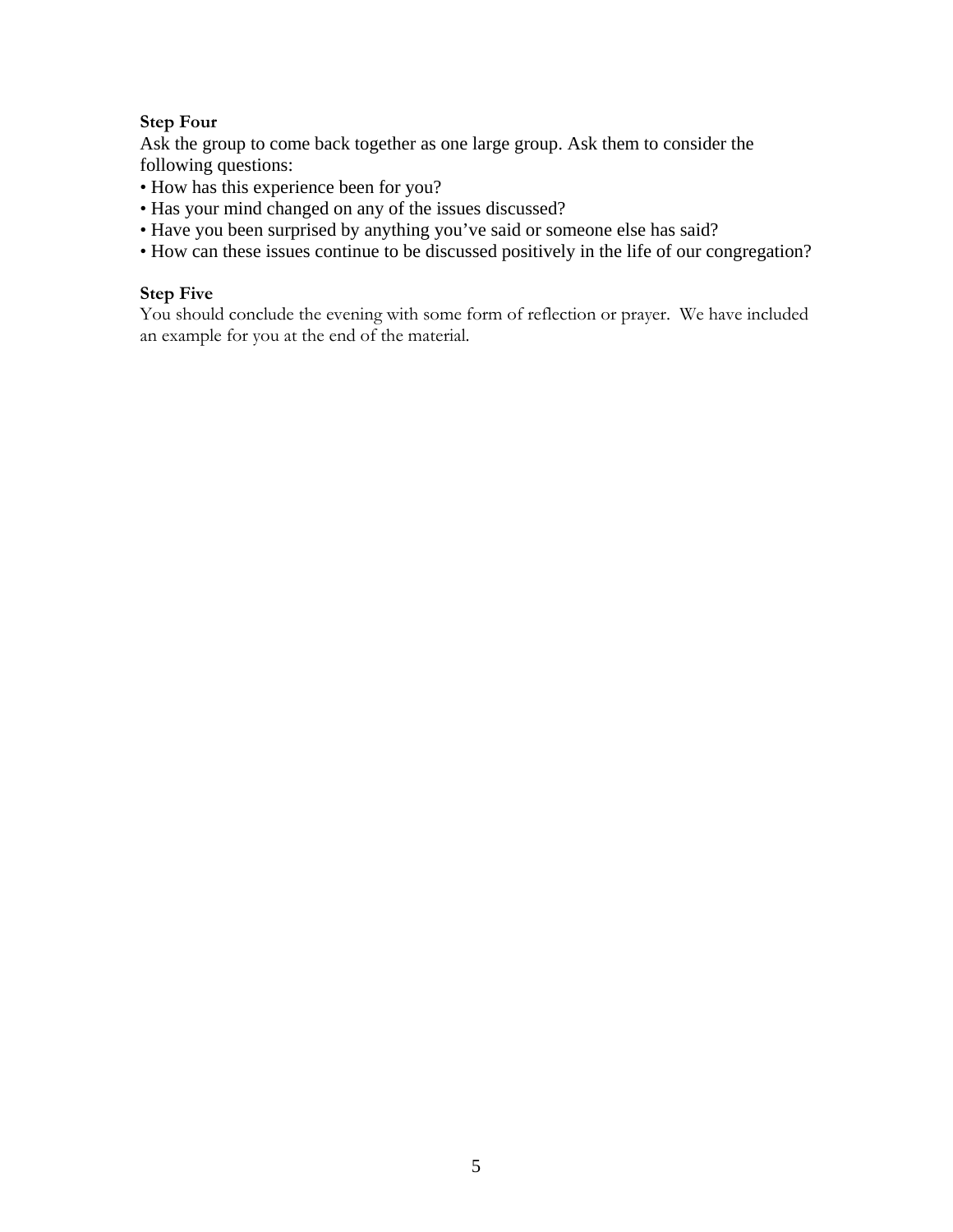### **A place to start: Being single in the Bible**

(a) Read the following passage from Genesis 2:

*Then the LORD God said, 'It is not good for the man to be alone; I shall make a partner suited to him.' So from the earth he formed all the wild animals and all the birds of the air, and brought them to the man to see*  what he would call them; whatever the man called each living creature, that would be its name. The man gave *names to all cattle, to the birds of the air, and to every wild animal; but for the man himself no suitable partner was found. The LORD God then put the man into a deep sleep and, while he slept, he took one of the man's ribs and closed up the flesh over the place. The rib he had taken out of the man the LORD God built up into a woman, and he brought her to the man. The man said:* 

*'This one at last is bone from my bones, flesh from my flesh! She shall be called woman for from man she was taken.'* 

*That is why a man leaves his father and mother and attaches himself to his wife, and the two become one.* (Genesis 2:18-24, REB)

Consider the following questions.

1. Do you agree that it is not good to be alone? Why is it not good? Are there particular circumstances that make being alone better or worse?

2. Is there a partner suited to everybody? Is everybody suited to partnership?

3. Is being single the same for men and for women?

4. Does God want all people to be married?

(This passage is discussed in section 0.0 of the report.)

(b) Now read the following passages from the New Testament. The first occurs just after Jesus has told one of the rulers to sell all he has and give to the poor before following him.

*Peter said, 'What about us? We left all we had to follow you.' Jesus said to them, 'Truly I tell you: there is no one who has given up home, or wife, brothers, parents, or children, for the sake of the kingdom of God, who will not be repaid many times over in this age, and in the age to come have eternal life.* (Luke 18:28-30, REB)

The second is from a letter by the Apostle Paul.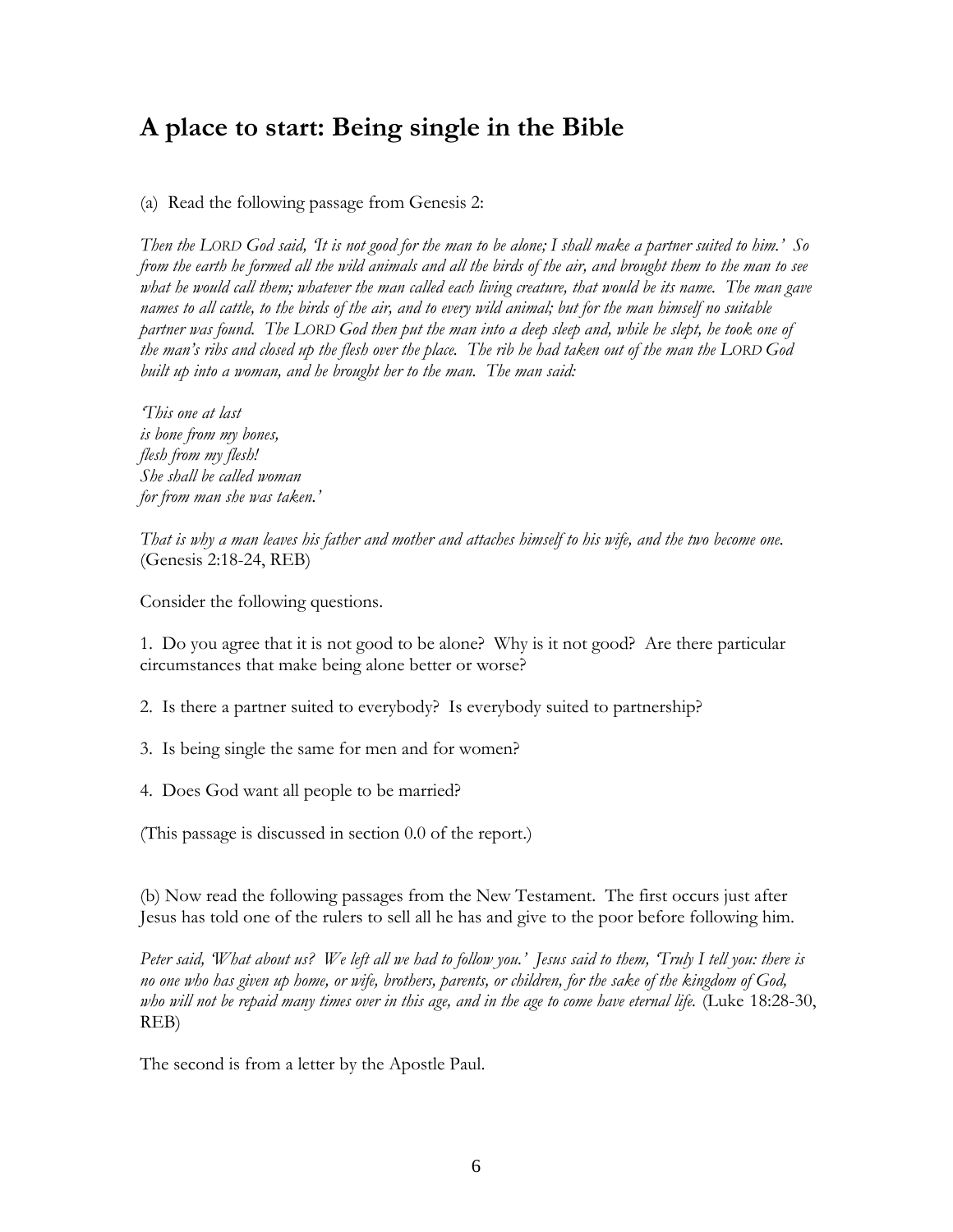*About the unmarried, I have no instructions from the Lord, but I give my opinion as one who by the Lord's mercy is fit to be trusted. I think the best way for a man to live in a time of stress like the present is this – to remain as he is. Are you bound in marriage? Do not seek a dissolution. Has your marriage been dissolved? Do not seek a wife. But if you do marry, you are not doing anything wrong, nor does a girl if she marries; it is only that those who marry will have hardships to endure, and my aim is to spare you…* 

*I want you to be free from anxious care. An unmarried man is concerned with the Lord's business; his aim is to please the Lord. But a married man is concerned with worldly affairs; his aim is to please his wife, and he is pulled in two directions. The unmarried woman or girl is concerned with the Lord's business; her aim is to be dedicated him in body as in spirit. But the married woman is concerned with worldly affairs; her aim is to please her husband.* (1 Corinthians 7:25-28, 32-34, REB)

Consider the following questions.

1. Do you know people who have given up family life in some way for the sake of the kingdom? How have they been repaid in this life? What are the rewards?

2. Is it significant that Jesus was single?

3. Do you agree that to be married and a follower of Jesus means being pulled in two directions? In what circumstances?

4. Does the Christian faith imply that separated, divorced and widowed people should remain single?

(These passages are discussed in section 0.0 of the report.)

A final question based on all the passages:

The Old Testament emphasises the goodness of marriage and family life. The New Testament questions the importance of family life as compared to being a Christian. How do these emphases speak to you?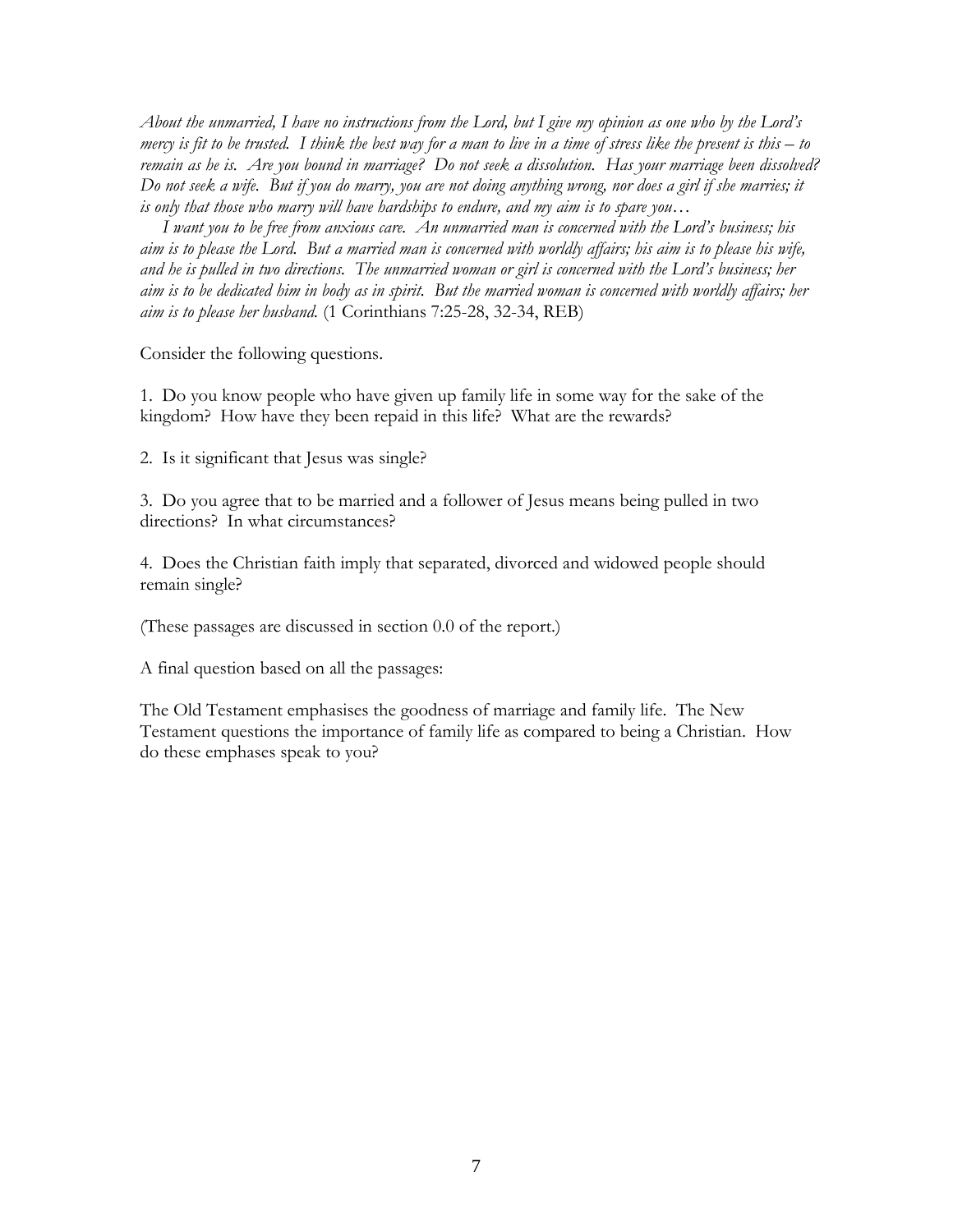# **Resource Sheet 1: Patterns of Contemporary Life**

The following quotation from the report *Being Single: in church and society* describes certain features of contemporary life.

*Patterns of relationship, sexual practice and living arrangements are changing rapidly in contemporary society. Being single is increasingly common, which is a significant factor in the rise in the number of people living alone, though of course the two groups are not identical: not all single people live alone, and not all people who live alone are single. Over 10% of Scottish households in the 2001 Census were single-person households, and between 1981 and 2001, the number of these households rose from 393,000 to 721,000… People are settling down later, marrying later, and it is relatively common for people to have a period of living alone between leaving home and moving in with a partner or marrying. We all know something of what it means*  to be single, but for some people, the period of singleness is extended through life, and may involve living alone *for most of life. Furthermore, the high incidence of separation and divorce means that many people are "postmarried," and again may well live alone. It is also typical for those in later life to live alone rather than with children and further generations, and for longer given the increase in life expectancy. These various scenarios are known by Christians as much as by society at large.* (Section 0.0)

### **Discuss this passage with reference to the following questions.**

1. Do you agree that being single and/or living alone is increasingly common? How have things changed?

2. What are the particular challenges in being single and/or living alone – for people in the twenties? thirties? never married? separated or divorced? elderly? male? female?

3. Do you know of many Christian people who are single and/or live alone? Do you think there are particular features – positive and negative – of being single for Christians?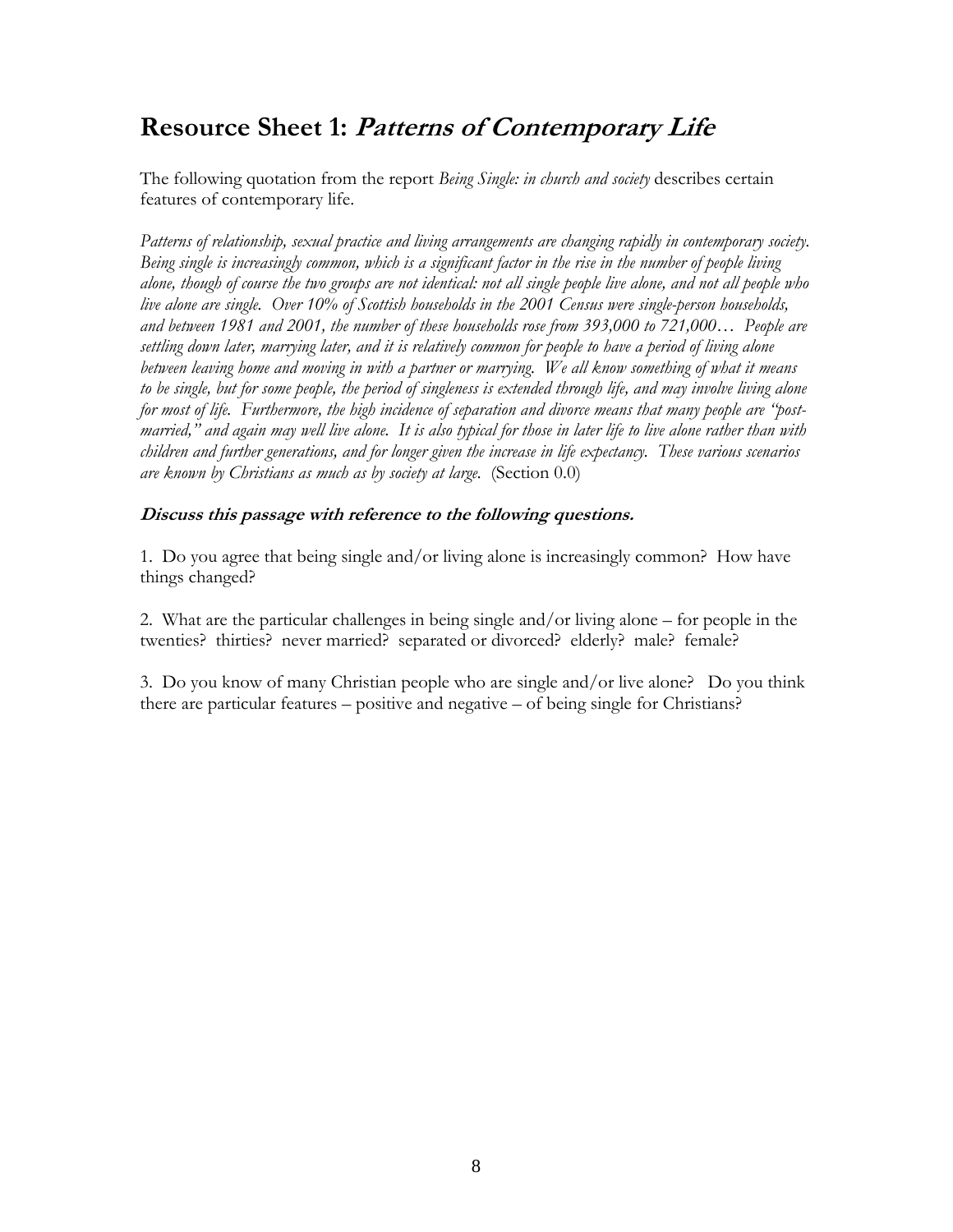### **Resource Sheet 2: Choice, faith and being single**

The following quotation from the report *Being Single: in church and society* discusses the possibility of choosing to be single.

*No discussion of being single in theological perspective should overlook the ways in which being single can follow from an individual's own choices. It is not only external circumstances that lead some to marry, some to separate, some to remain single. Christians understand that human beings are, essentially, free to enter into unions or to remain single….* 

 *However, one feature of contemporary life to be noted here is what may be described as the pressure to be partnered. There is a presumption in contemporary society that the natural course of a life will involve settling down into marriage or partnership: this is learned by children from a young age from fairy-stories where the hero and heroine marry and live happily ever after, through romanticised images and portrayals of love in adolescent and grown-up fiction. The single are often assumed to be looking for love. The divorced are often assumed to be ready for a new partnership. Newspapers and the internet offer increasingly easy ways for the single to meet new potential partners.* 

 *Of course, many single people are looking for the intimacy, companionship and security that they perceive a partnership/marriage will bring them, but this is not true of all single people. Being single seems to many to be the best way of fulfilment, caring for family and friends, and contributing to society – and for the Christian, of following Christ. But there is little emphasis in contemporary conversation, media or societal ideals on the*  contentedly single. This may make singles increasingly insecure as to the validity of their singleness, whether *largely chosen or unchosen…* 

 *It is our contention that the choice of a single life, including the commitment to celibacy, far from a turning away from Christian duty as earlier Reformed thought maintained, may be for some a fruitful and rich path of discipleship, bringing blessing to their own lives and to many others, and glory to God.* (Section 0.0)

#### **Discuss this passage with reference to the following questions.**

1. Do you think that single people feel pressure to be partnered? If so, what can this lead to?

2. Make a list of single characters from TV programmes and films you've watched watch and/or the novels you have read. How are these single people portrayed?

3. When making choices in our lives regarding sex, love and partnership, what are the main driving forces?

4. How can being single and/or celibate be a blessing?

5. What are the difficulties in accepting singleness?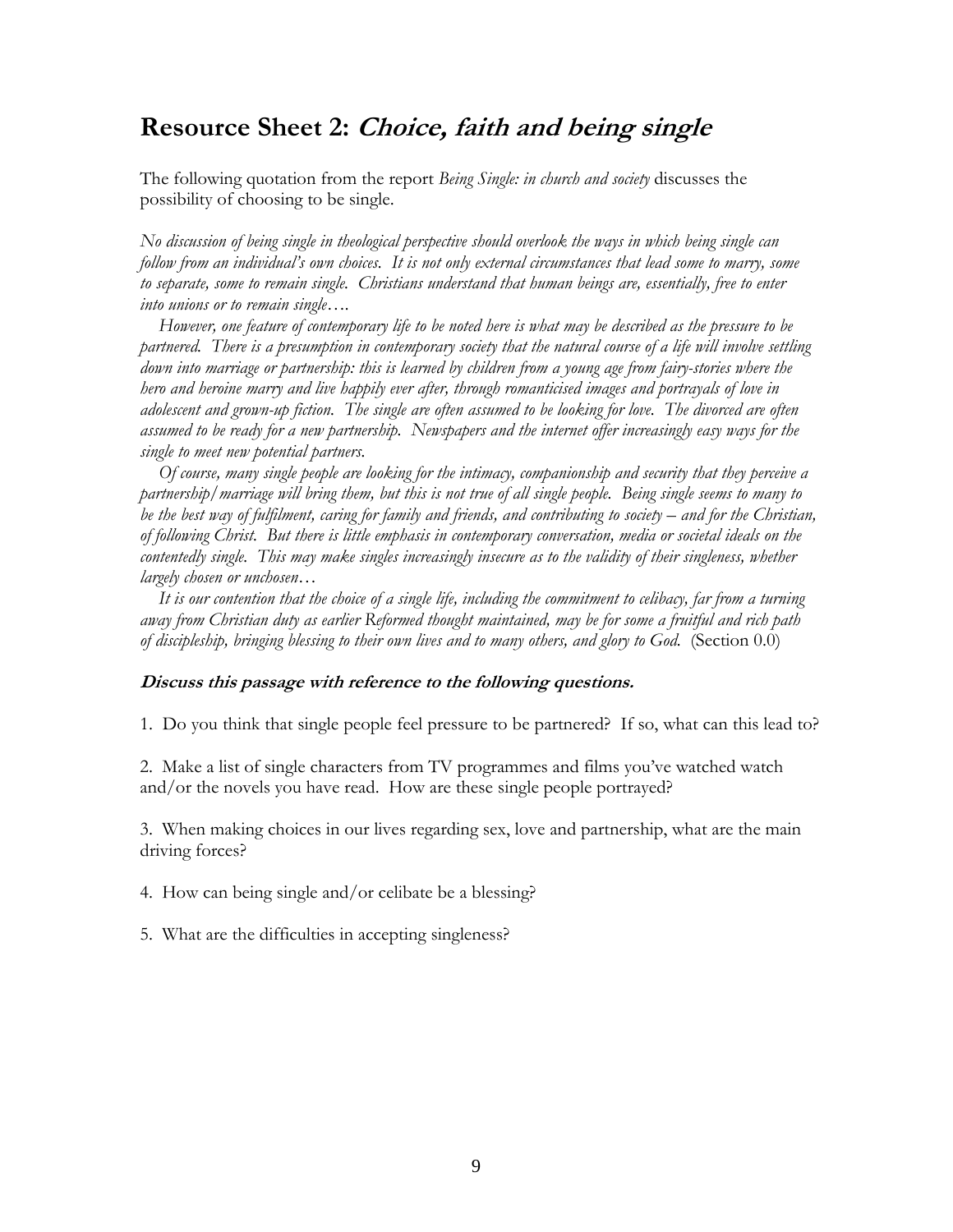### **Resource Sheet 3: Sex outwith marriage**

The following quotation from the report *Being Single: in church and society* comes from a section which explores the question of sex outside marriage first from traditionalist perspectives and then from approaches which move away from the traditional picture – these are called revisionist perspectives.

*A traditionalist view begins from the view that human sexuality is part of the created order – created by God for human beings' enjoyment, intimacy, the building up of relationship and for the conception of children – but made to be enjoyed according to right order. And this order can be stated simply as: within marriage. Drawing on the interpretation of Genesis 1-3 traditionalists understand sex as belonging properly to a man and a woman united in marriage. This complementarity and exclusivity of relationship reflects the covenantal love of God in creating humanity in his image and calling a people to be his own. God's relationship with his people is marked by faithfulness – his love is faithful, not capricious, and not turned aside by creaturely infidelity – and uniqueness or exclusivity, since he covenants himself to love his people and requires of his people that they have no other gods but him. Consequently, marriage reflects the essential nature of God's relationship with humankind, and so should echo the hallmarks of that relationship: faithful and exclusive…* 

 *Just as the traditionalist sees marriage as reflecting the faithfulness and exclusivity of God's love, so the revisionist draws on these aspects of God's character, and says that where these virtues are found in human sexual relationships, whether marriage or not, then there is a goodness to them. It is the quality of the relationship which is the criterion for the appropriateness of sexual activity. A revisionist approach does not say that anything goes sexually, since for the revisionist sexual behaviour as with all human behaviour is subject to the call of Christ to be holy in our lives as his disciples: loving, generous, compassionate, just…* 

*A revisionist Christian ethic of sex would emphasise that sex be consensual, with adequate provision for contraception, that it involve genuine intimacy rather than a simple physical thrill, that it be generous and selfgiving, and that it not involve infidelity to an already-held relationship of trust and commitment.* (Section 0.0)

#### **Discuss this passage with reference to the following questions.**

1. Would you say that your own view on this issue has changed over the years?

2. Do you believe the church should re-affirm the traditionalist view of sex outwith marriage, or is it appropriate to develop a different sexual morality?

3. Can a re-statement of the traditional view have much influence on contemporary people, both young and not so young?

4. Does the development of a revisionist sexual ethic follow societal change too closely rather than challenge society with the Christian gospel?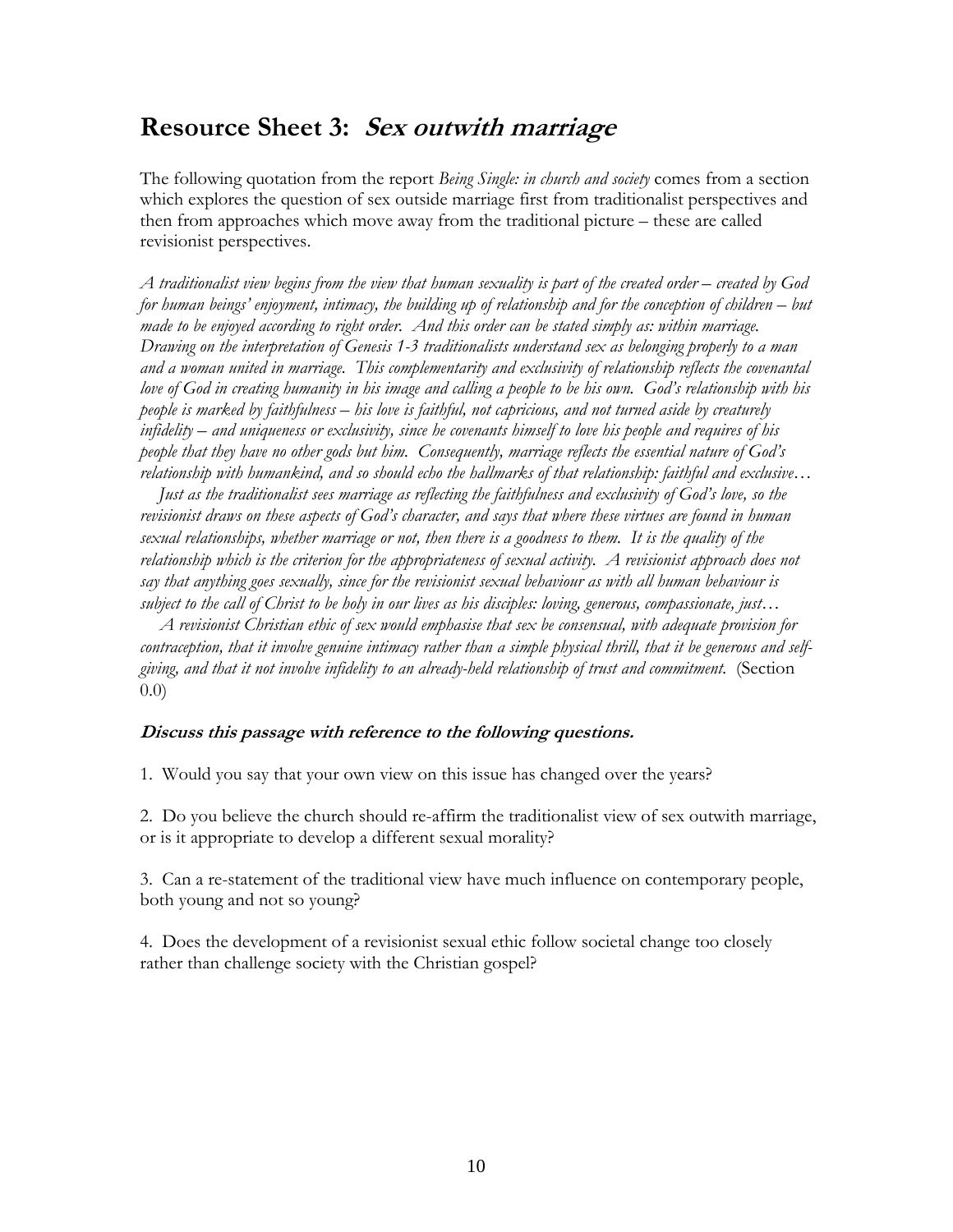## **Resource Sheet 4: Being single in the church**

The following quotation from the report *Being Single: in church and society* outlines possible approaches the church can take with regard to single people.

*Being single has always been the way of life for many in the church. Today it is experienced in some form by an increasing proportion of Christians, whose single lives have much to teach the church of Christian discipleship and flourishing. The church has a crucial role in helping single people flourish in life, faith and service. This can begin in children's and youth work, preparing each generation for the moral decisions which they face in the realm of sex, intimacy and commitment. In its teaching ministry, the church should recognise the presence of many who are single – never-married, separated, divorced, widowed, parents, childless – and help them come to understand themselves not as failures or misfits, but Christians loved by God, shaped by his Son's life-giving love, drawn into fruitful lives by the Spirit. In its mission to the world, the church ought to be aware of how the Gospel may be heard by single people. Furthermore the church could further encourage people who are single to serve according to the particular gifts they have, which may in some ways be affected by their being single. In its pastoral care, the church should be particularly aware of the difficulties which single people face, and attempt to care in the name of Christ in ways appropriate to those who are single, appropriate to the reasons for their being single. This may well involve groups for single people to gather; it may also involve opportunities for single people to live in community, itself a witness to the love of Christ in the world.* (Section 0.0)

### **Discuss this passage with reference to the following questions.**

1. How does the church (locally or more generally) relate to single people? (You might consider those never married, or divorced, or widowed.)

2. What would a church service, and worship generally, which was sensitive to the presence of single people be like?

3. What do you think are the particular issues facing those who are single and in ministry?

4. How should the church support family life without marginalising single people?

5. When we use the term 'Church family' how is that similar or different from our own families?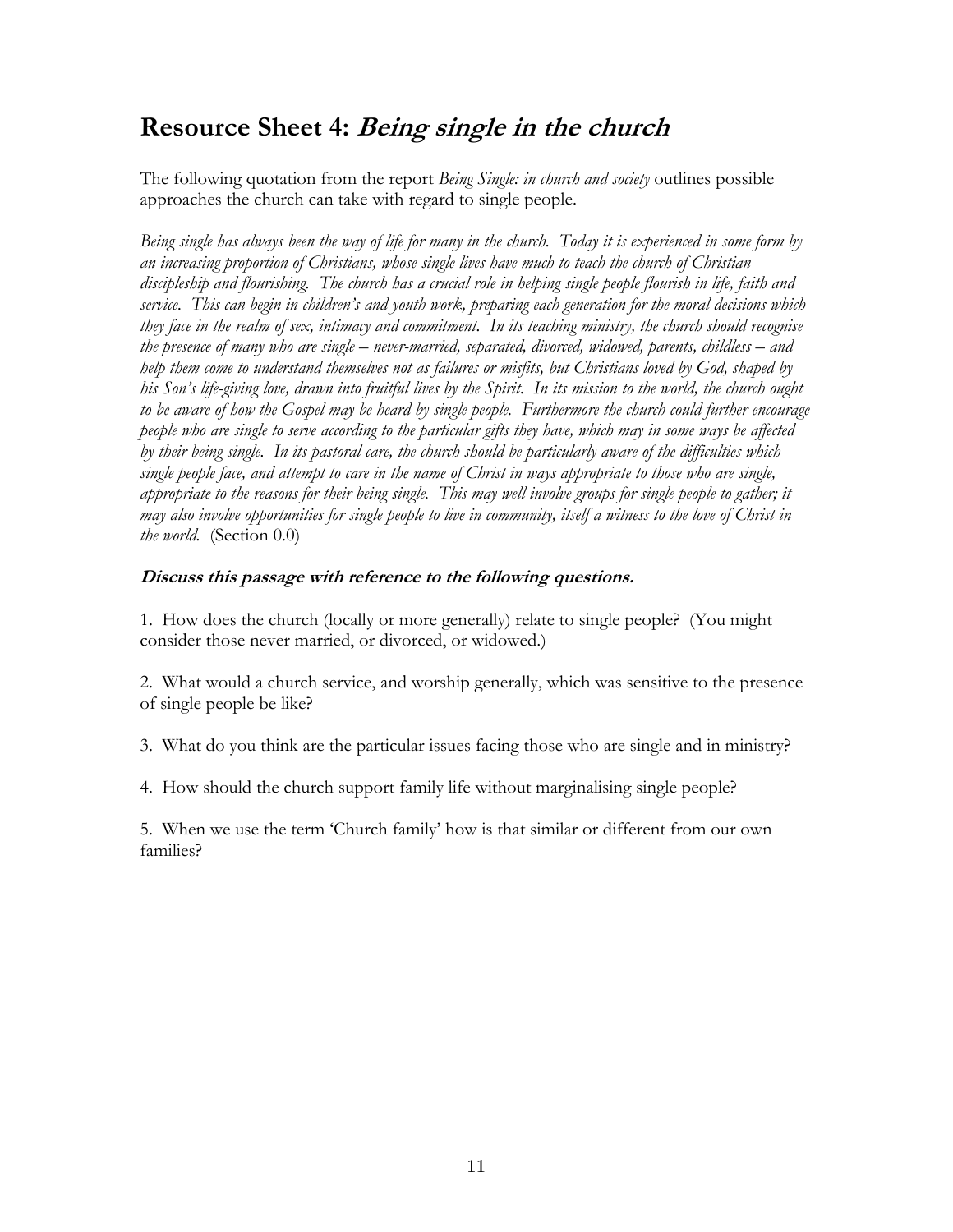# **Case-studies**

There follow ten case-studies – stories of Christians who are single in a variety of ways – never married, divorced, widowed; male and female; of different ages; of differing sexualities. Groups might look at one or two in detail. There are no specific questions for each person (except Case-study 10 – Alan), but you might consider the stories in relation to the following questions amongst others.

- What is positive in the person's experience of being single?
- What is negative in the person's experience of being single?
- To what extent has being single been an opportunity for Christian faith and discipleship?
- What has the person's experience of the church been like, as a single person?
- What role do other people play in the person's life?
- What role does sex play in the person's life?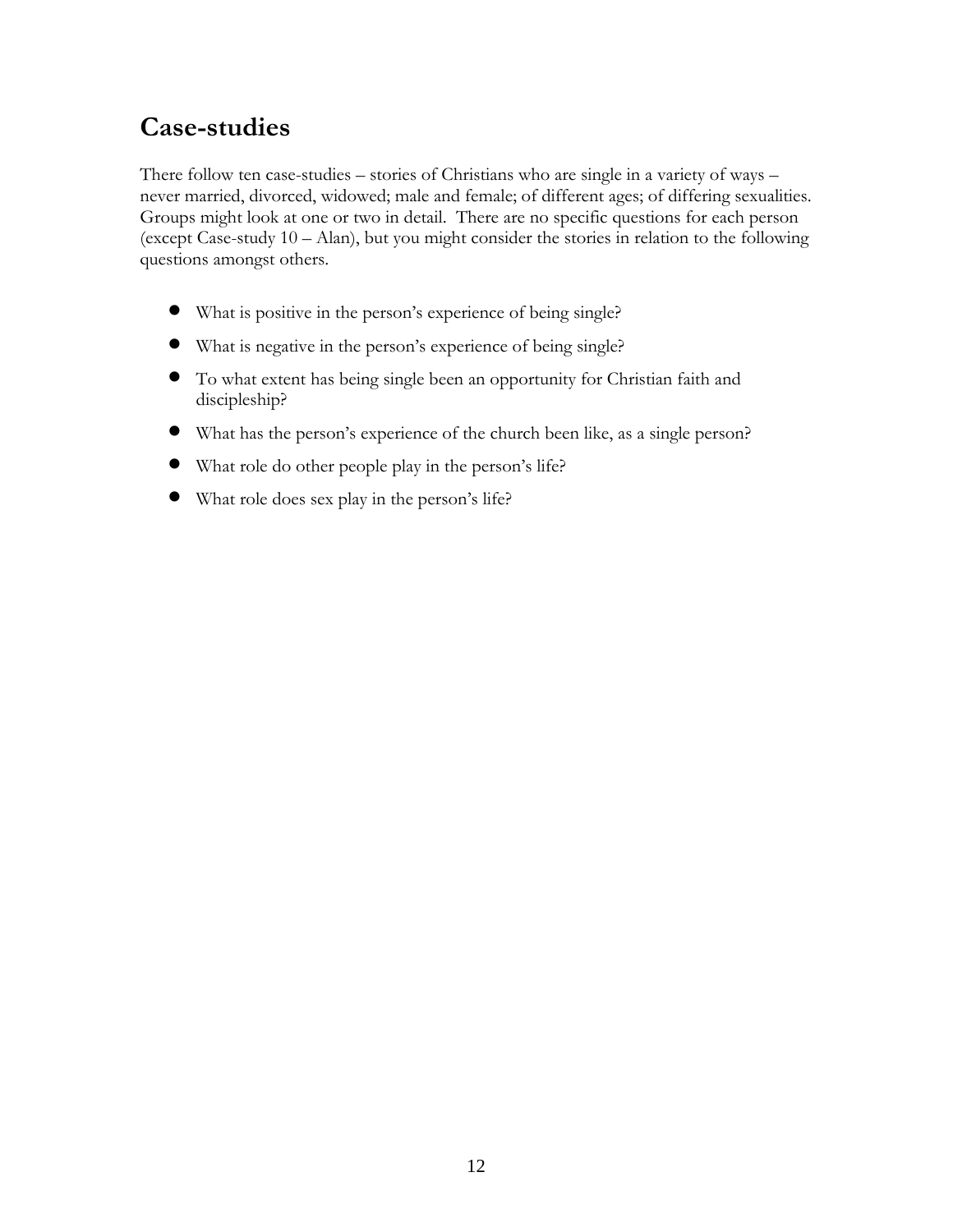### **Case-study 1: Malcolm**

My experience of being a single person in a number of Christian churches over the years has been very different depending on the various congregations which I attended.

Some were very welcoming and made me feel that I was very much part of a caring community. Others, however, were generally more formal with a certain amount of 'safety distance' existing between members. And it was in these latter churches that I experienced the most difficult sermons which invariably claimed that the congregation was my 'real' family and that I had found a 'home'.

However, I was acutely aware that most (but not all) of the many persons attending these churches would always put their children, wives, husbands or parents first. In other words, that I would always come a very long way down the priority list of persons to help, value and love. Indeed, I felt that these 'pretend family' sermons did not, in any way, reflect reality. Instead they demonstrated a complete misunderstanding of the loneliness which sometimes exists in churches and what it really means to be a genuine family of God.

Moreover, because of the contrast between the official message and the reality, going to church was sometimes the most difficult experience of the week. It just served to polarise the fact I was very much alone in a community or communion which was supposed to belong to one another. I knew that I would go to church alone and come back alone while often wondering whether anybody in the congregation would actually miss me, in any way, if I happened to die during the night.

But I do know that God loves me as a child. Indeed He loves me so much that He was prepared to give everything He had. Even His son who died on a cross for me.

And I have also learned, over the years, to accept my situation of aloneness with God even though I do not always like nor understand this situation. Often I very much long for the physical and emotional closeness and affection that I see in couples and families. Being able to be part and belong to something very positive and full of love. But maybe the grass is always greener on the other side since I am aware that deep loneliness can sometimes exist inside couples or families.

Moreover, with time, I have learnt that churches are far bigger than the places which I attend on a Sunday. And even if most people in the congregation will never (nor want) to consider me as part of their 'real' family, one of the amazing things about God is that He always finds alternatives. In this regard, I have been blessed by God with some incredible Christian brothers and sisters, even though many of them are hundred or even thousands of miles away. Friends and members of my Christian family and church to which I belong. Who love and accept me unconditionally in their walk with me along the road of life and who remain with me when I fall and everything goes wrong. Furthermore, I am blessed to still have Christian parents who are as much very close friends as parents. In a way, the gift that God has given me in these persons are the greatest gifts of my life.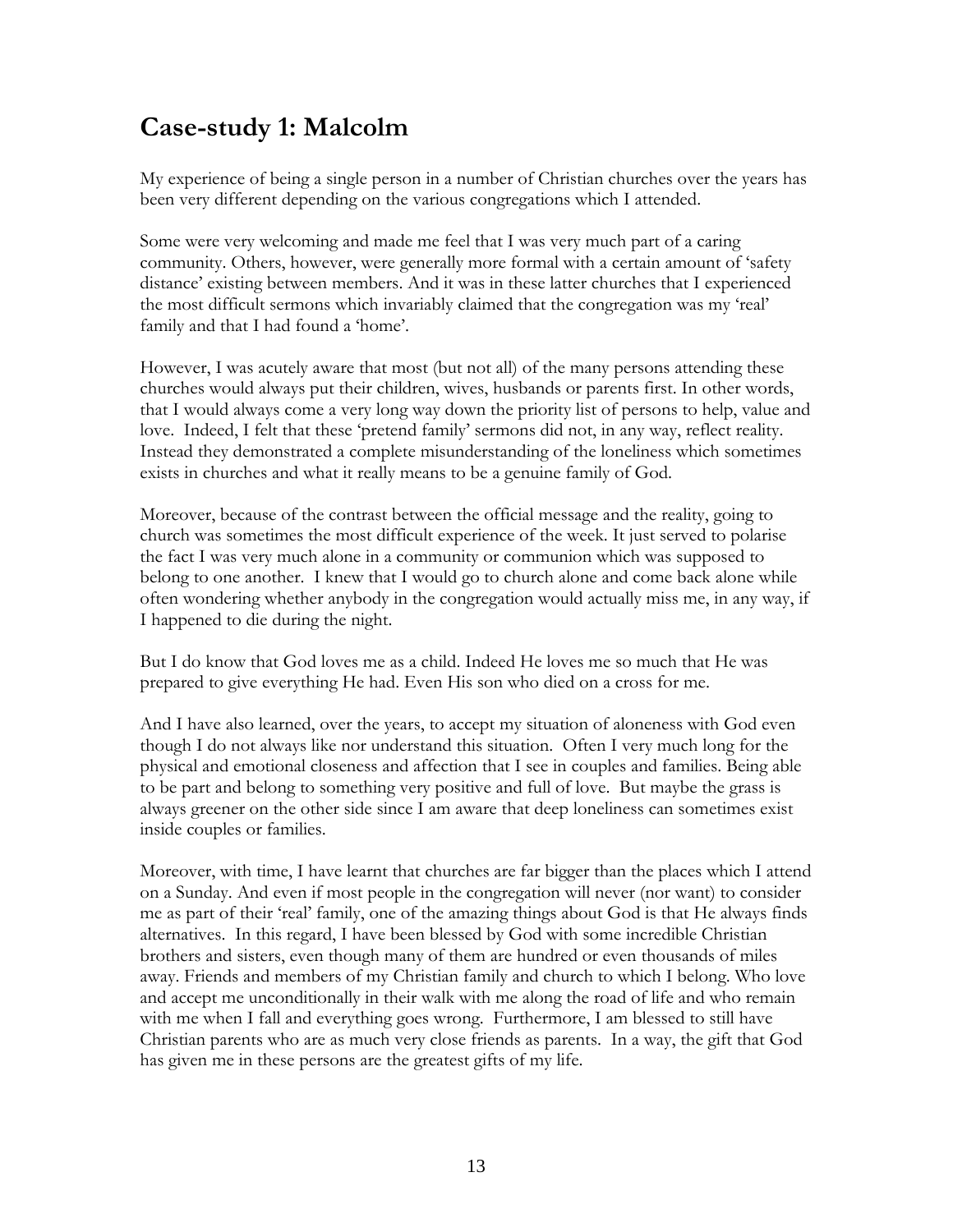But I know that I am also a part of the imperfectness of imperfect churches. In other words, I know that it is also my responsibility to seek to love others with the sacrificial love of God and be a real brother towards all those around me including those in my 'Sunday' church. And I am also aware that this is not always easy.

Many churches have a very long way to go before they can be a real family united by the communion of unconditional love. But with God's help this is possible and He will help each congregation become such a family which can then be a real witness to all those seeking to belong to God.

I also know that one day, my 'single' situation will be the 'normal' one. In other words, I will be surrounded by all my real brothers and sisters assembled together in a real family in heaven.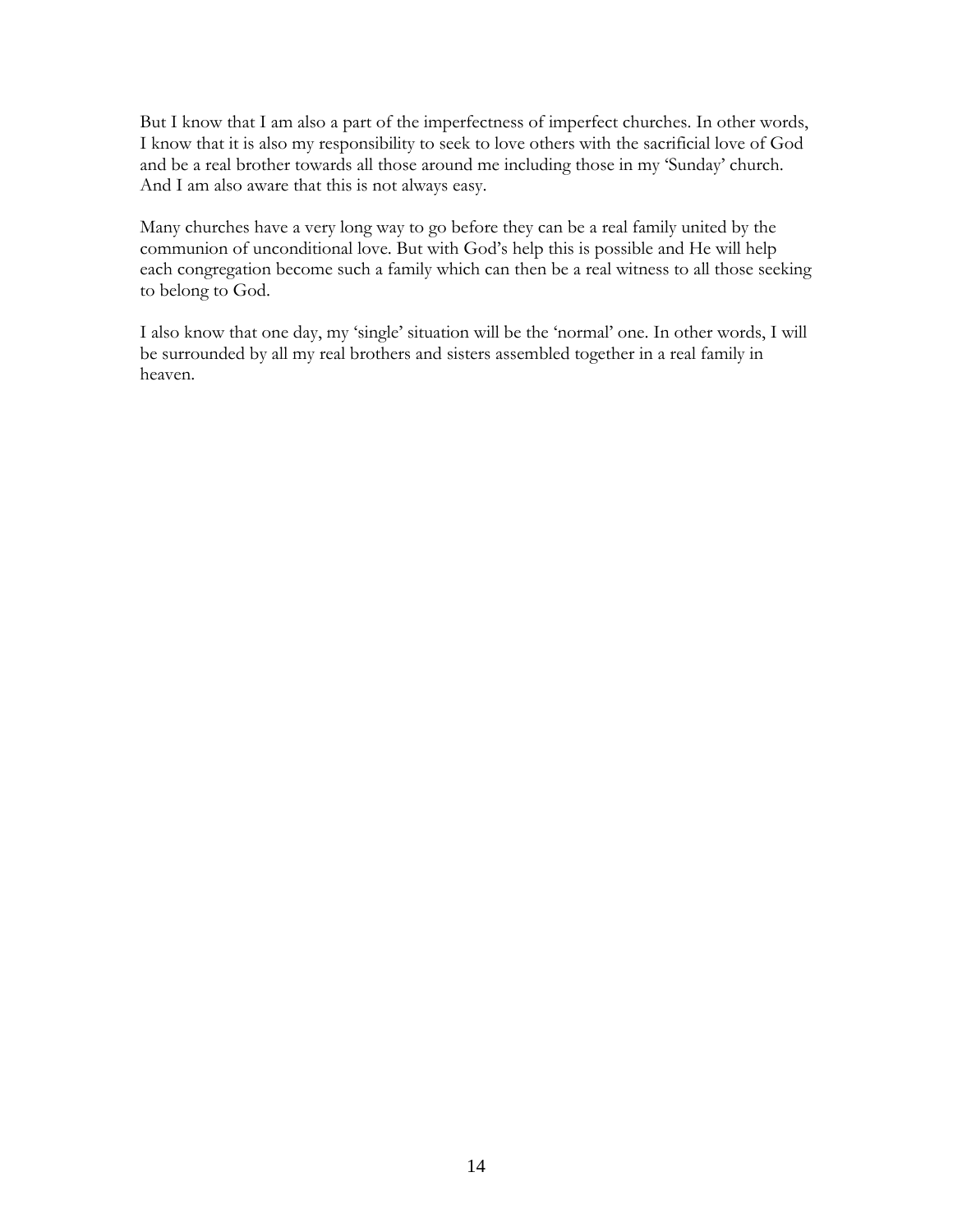### **Case-study 2: Pam**

I am divorced. I have found that some people treat me in a different way from those who are widowed. While the church supports the elderly and the widowed, there has at times been an atmosphere of judgment or confusion as to what best to do with me. There can even be a feeling of condemnation. People don't mean to offend me but what they say often implies that I shouldn't have abandoned my marriage vows – even though they have no idea what happened in my marriage. Other people have hinted that I shouldn't really be an elder since I've not stayed married.

I know lots of people who have been hurt by their church because they are separated or divorced. They all have different circumstances. Some are quite happy being single. Others are devastated at a betrayal that has taken place. Others are single parents, having to deal with the complexities of bringing up their children on their own. Others are content that an abusive relationship is over.

All these people need the Church to show by its actions that it is prepared to reach out into the local community and heal the broken-hearted. So many hymns talk of binding up the broken-hearted, so many sermons go on about loving our neighbour. But there are dozens of people inside every church who are hurting and who are needing love and not getting it from their fellow-Christians.

Of course, the close friends I have in my church know the real story and they don't judge me. In fact I don't know how I would have coped if it wasn't for them. But sometimes it's been easier to stay away from events than face the looks and the whispers. I've even been warned by some women in the church to keep my hands off their husbands, as if I'm a femme fatale because I'm divorced. How come there's more nastiness inside the church than outside it? I think we've a lot to learn from the way society's become much more relaxed around divorce. After all, we need to get used to it. Half of all marriages will probably end that way. I'm not alone, and if God's a God of love, he loves me as much now that I'm divorced as when I was married.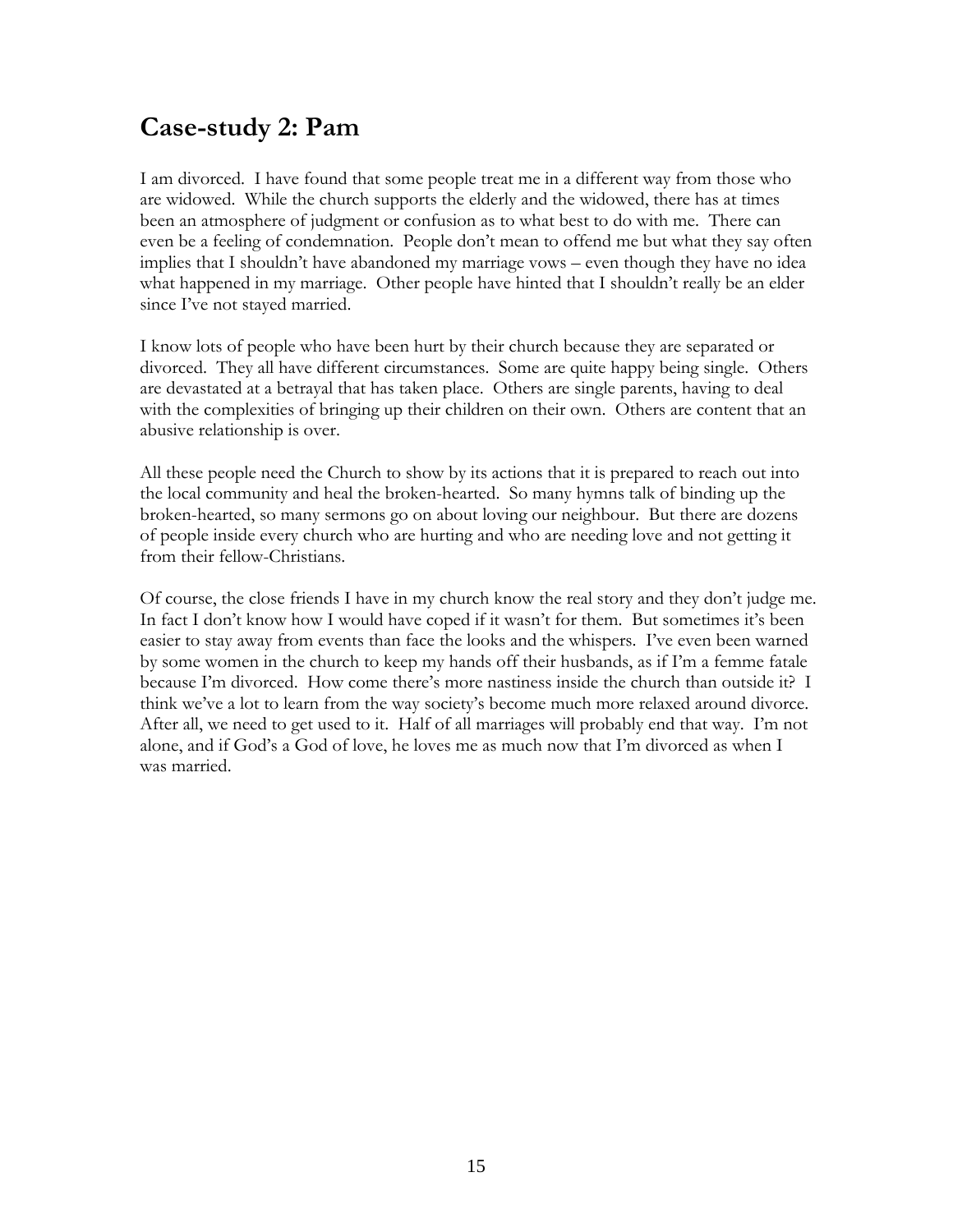### **Case-study 3: Keren**

I've been single since I split up with my last boyfriend. We went out for four years. We eventually split up because I was moving more seriously towards God and he wasn't a Christian. I realized I couldn't be both fully with him and fully with God. For those four years, God had been on the back foot. I'm very thankful that changed. I'm wary of going out with anyone who's not a Christian, but I also shy away from having a Christian boyfriend in case I would become too dependent on him rather than God.

There are great things about being single. First and foremost I'm not obliged to anyone but God. There's no vying for my heart. And second, I have no exclusive relationship, so I can love everyone. I'm aware how self-engrossed my newly-married friends can be. I have more time for others.

Sometimes people at church can be a bit annoying about me being single. You hear people saying, "Oh, wouldn't it be great if she could just meet somebody." Or you hear people say, "Oh, it would be great if he went to such and such a church – he'd meet more single Christians his own age there." People have said to me, "Oh, don't you worry dear, you're still young." I hate people to pity me, to see me as incomplete. People spend too much time on this one area of existence instead of people's spiritual life. The weird thing is: my non-Christian friends don't feel the same pressure. It's in the church that people think being single is like having a disease.

I was at a Christian lecture on the meaning of life the other day and the best way the lecturer could find to prove that people are looking for and finding meaning was the meaning he found between him and his wife. Surely there must be more ways to show that people can find meaning in life than by referring to being in a couple.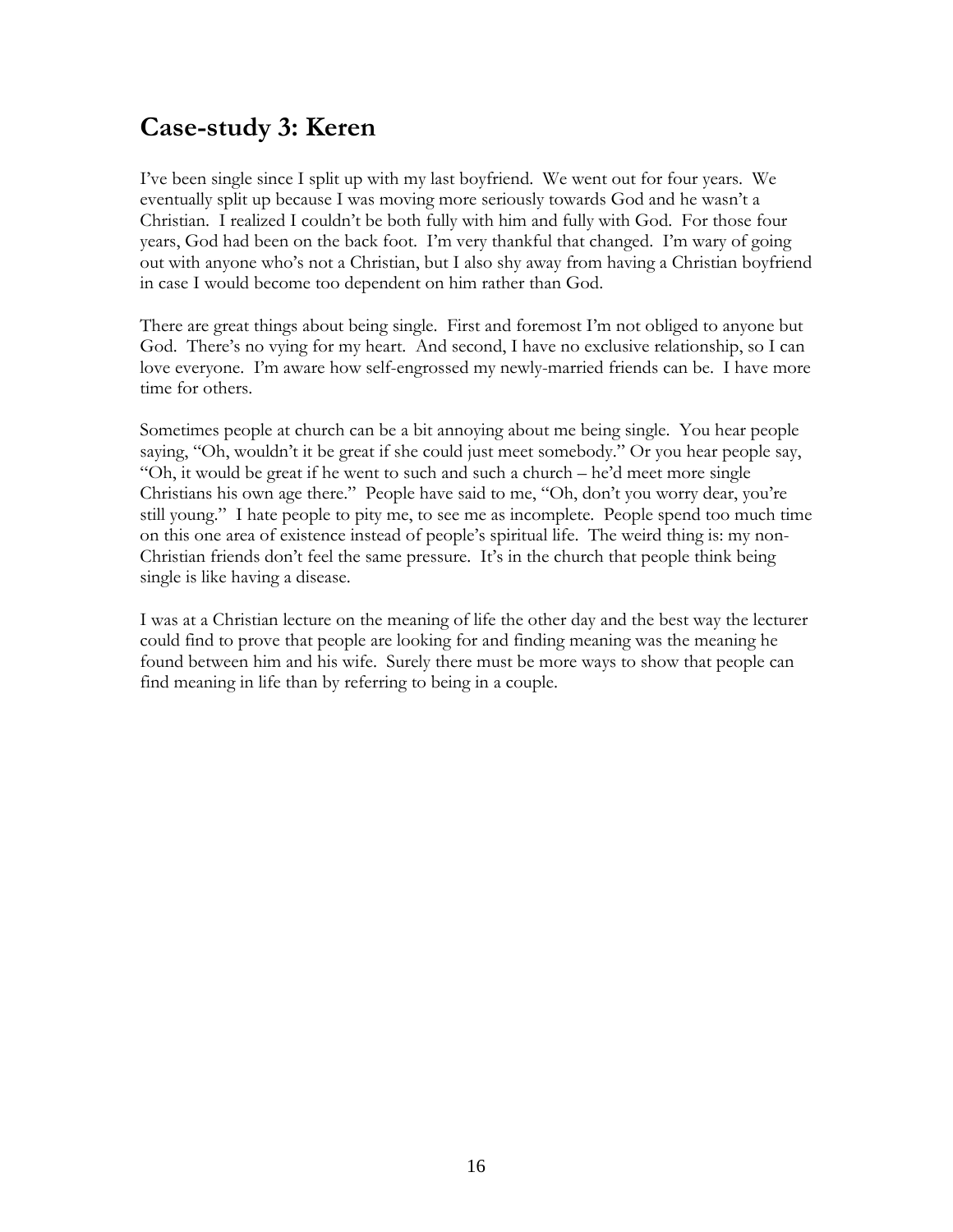## **Case-study 4: Liam**

I'm 16 years old, in Fourth Year at High School, and I'm a Christian. I became a Christian two years ago and I go to the SU group in school and this really amazing church. I play drums in the church band every Sunday and there's rehearsals on Thursday night. We're pretty good – somebody said we should think about a CD.

God's really been amazing to me since I became a Christian. There's been so many issues to deal with like my gran dying and exams and stuff at school, and he's really been there for me. I read the Bible every day and I pray every day and some of my quiet times have been awesome.

The thing is – it's pretty tough to hold on to being a Christian, especially when everyone else at school is totally not into Christianity. Most of my friends go out at the weekend and get drunk. I've gone too but I know I shouldn't. The minister talks a lot about our bodies being the temple of the Holy Spirit, so it's wrong to get plastered. Then there's the sex thing. Half the class have probably done it, and pretty much everybody wants to  $-$  it's all people talk about on Monday – who shagged who at the weekend.

I couldn't believe it when Cheryl said she'd go out with me. She's beautiful and I don't know what she sees in me. I met her at church. I told her last week that I loved her and she said she loved me too. Sometimes it's hard not to go too far, but one of us always says, "No, we should wait, this is wrong." I just don't know if we'll be able to wait till marriage. I mean that will be years away and it wouldn't be right to get married just so's we could have sex. I can't talk to the minister about this – I know he'd just say it was wrong to do anything. And of course there's no way I could talk to my parents. But I really don't know why it would be wrong. I mean, if we love each other and we take precautions.

One night I was at a party and we were playing spin the bottle and when it landed at me I had to answer the question, "What's your favourite position?" and I'd had a few drinks so I managed to say, "I don't know because I haven't done it yet." I thought everyone would laugh but one girl just said, "That's so cool," and that was the end of it. So maybe I'll manage to stay a virgin till I get married. That would make the marriage night really special.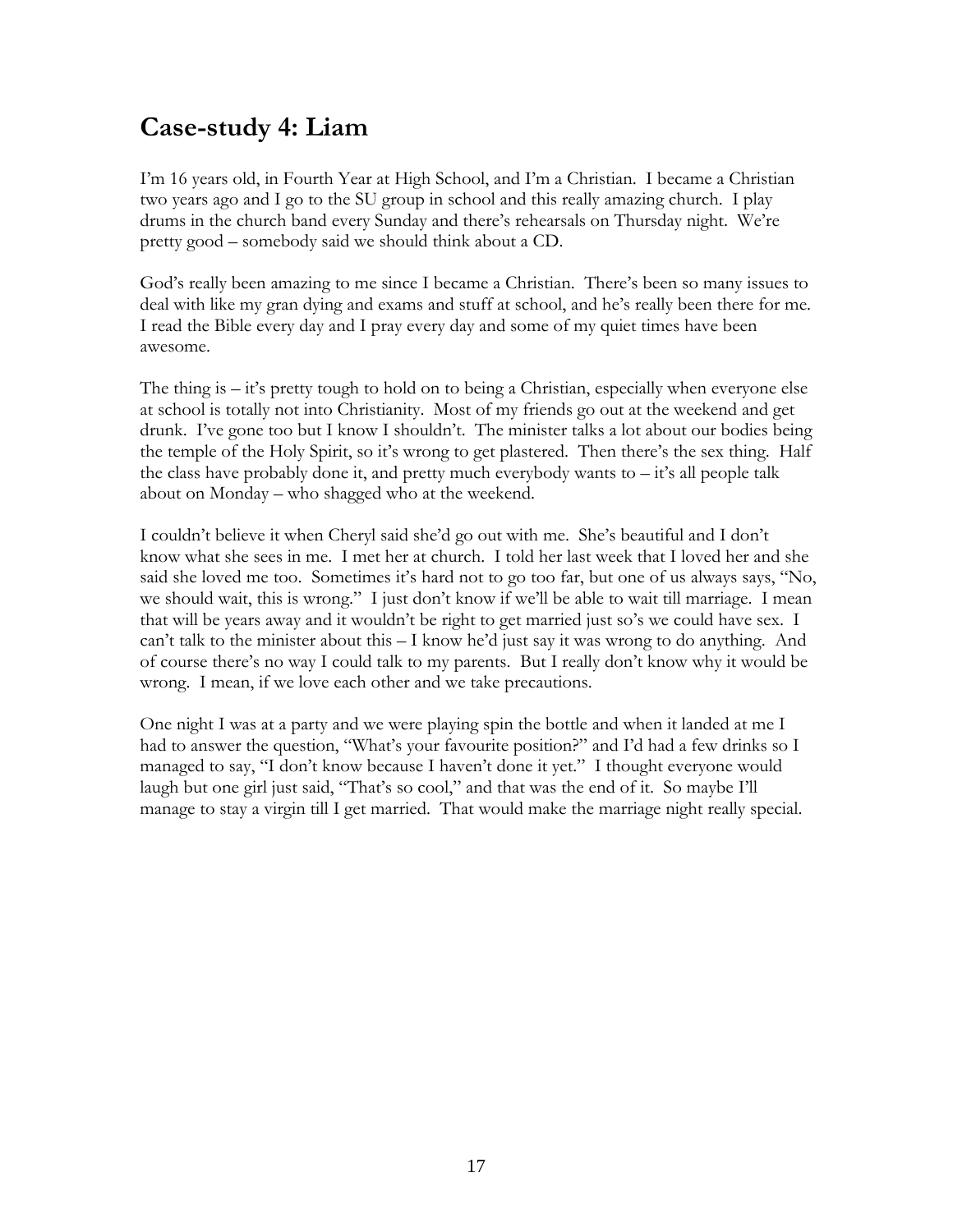# **Case-study 5: Margaret**

I'm not sure if I really am single. Andrew, my husband, died 8 years ago, and I've been on my own ever since then. So I'm a widow, and when I hear people talking about single people I don't really think of people like myself. But then I suppose our lives do have a lot in common.

When Andrew first died, I found I coped. Our two children were really good and visited most weekends, or I went to see them. The grandchildren kept me going. I made a decision not to stop doing my usual things, so I kept going to church, and the guild, and the bowlingclub in the summer and all my activities. The routine really helped, and I found out what wonderful friends I've got. I also found out that one or two of my friends were hopeless around me. They couldn't cope with me being bereaved.

But after the first six months or year, reality set in. The children began to get back into the previous pattern and I didn't see them as much. Friends stopped asking how I was doing. The minister moved on to other people to visit. It was really only then I started to feel lonely. I wasn't lonely all the time – it was mainly every day from about 4 o'clock onwards when I started to think about making the tea. I'd always made the tea for Andrew and me – he was almost always home from work in time. And then if I went out to the guild or something in the evening, I hated coming back into the empty house. No-one to talk to about the funny things that happened. I also missed going to bed with Andrew: it's cold and quiet there all on my own.

Actually, I still find those times hard. You get used to being on your own, but the loneliness never goes away. My faith really helps. I say my prayers, and it feels good to think that God is listening, even if no-one else is thinking of me at that particular time. The church has been a great comfort too. It's full of widows! Half the guild have lost their husbands. Some services have their moments though – I find Christmas difficult, and especially Remembrance. Andrew did his National Service with the Royal Scots Grays. He looks so handsome in the photos.

I am a little worried about the future. Sometimes I think I'm getting more forgetful. I'm not sure if the family's noticed. But I hate to think of losing my independence. I miss Andrew, but I don't really fancy an old folks' home. Not ready for that!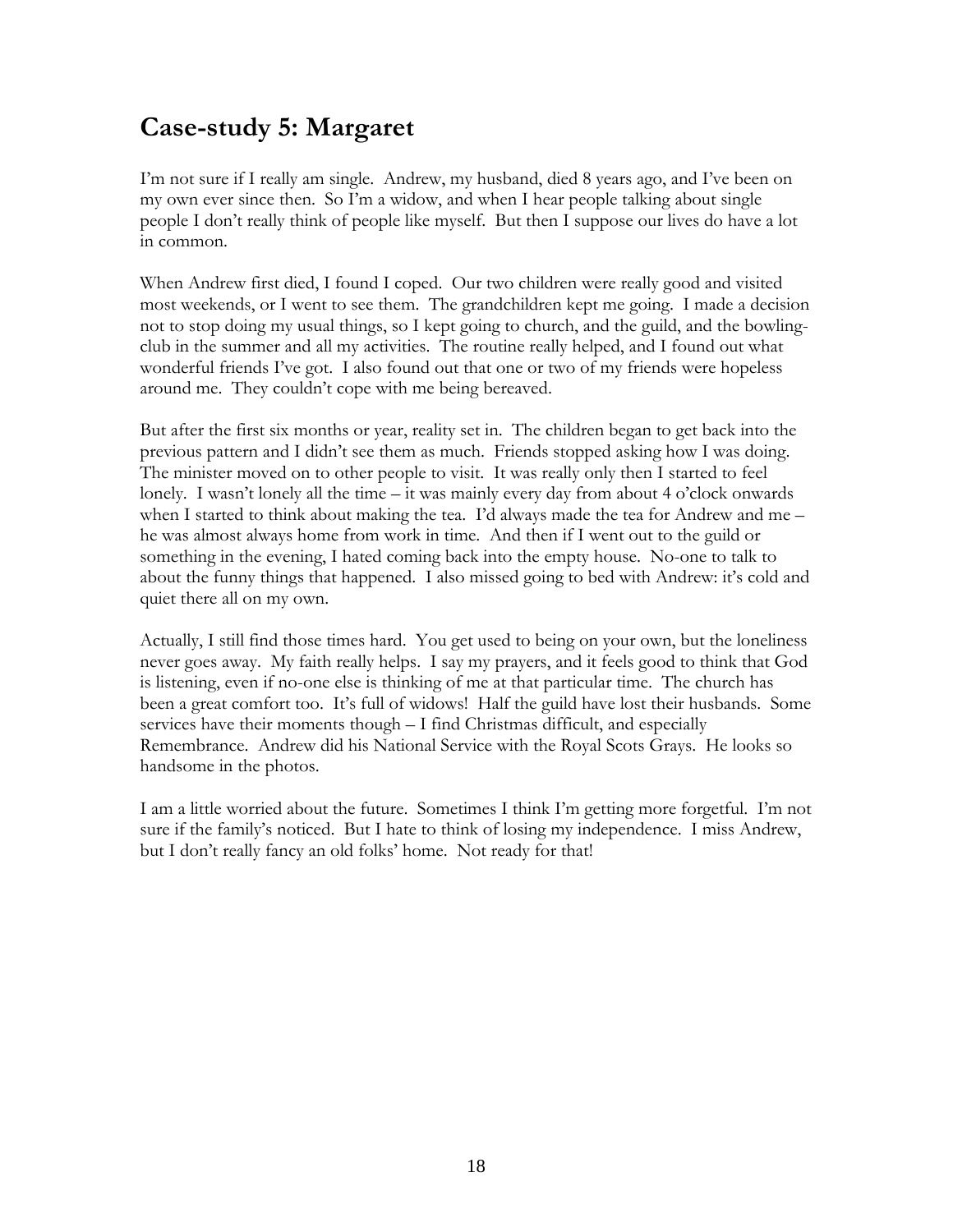### **Case-study 6: Martha**

I've been single for most of my life, though I did try living with someone back in the days… But it didn't work out and that was that. I don't really miss it – sharing a flat, having to compromise over everything, having to be nice. I don't really miss having sex either – overrated in my opinion. So much of the pain in the world is over sex – all these people messing up their lives and messing up other people's lives for few moments of pleasure.

In fact, the biggest problem with the church is this obsession with sex. Every time the church is in the news it seems to be about sex – gay bishops or whatever. There are so many things which are more important – like poverty or injustice or homelessness or mental illness or climate change. I mean what's the point worrying about sexuality if there's no planet to live on?

When I heard the church was doing a report on singleness I thought this was another waste of time. In fact I was angry that the church had picked out single people for attention. As if being single is a problem which needs addressed. As if there's something second-rate about being single. As if the only way to be a Christian is to be tucked up with a lawfully-wedded spouse and 2.4 kids and all of that. I get a bit of that at church but not much. People know my views by now.

It seems to me that what singles and others share is much more important than what our differences are. We're all asked by God to make a difference. We're all put in the world to use our faith. We all need company. We're all lonely sometimes. We all get fed up with day to day life. We all have people to love. So the church needs to stop going on and on about how we're different, and start letting us all integrate. After all, we're all single at some stage in life. There's no issue here. We're all individuals within the church.

There is one thing about being single that affects me though. People in the church tend to assume I've got plenty of time for church things, because there's no husband and no kids to worry about. But I still have to keep my flat going, still have to eat, still have to clean. And I'm having to spend more and more time keeping an eye on my father. I may be single but my diary can be really crammed.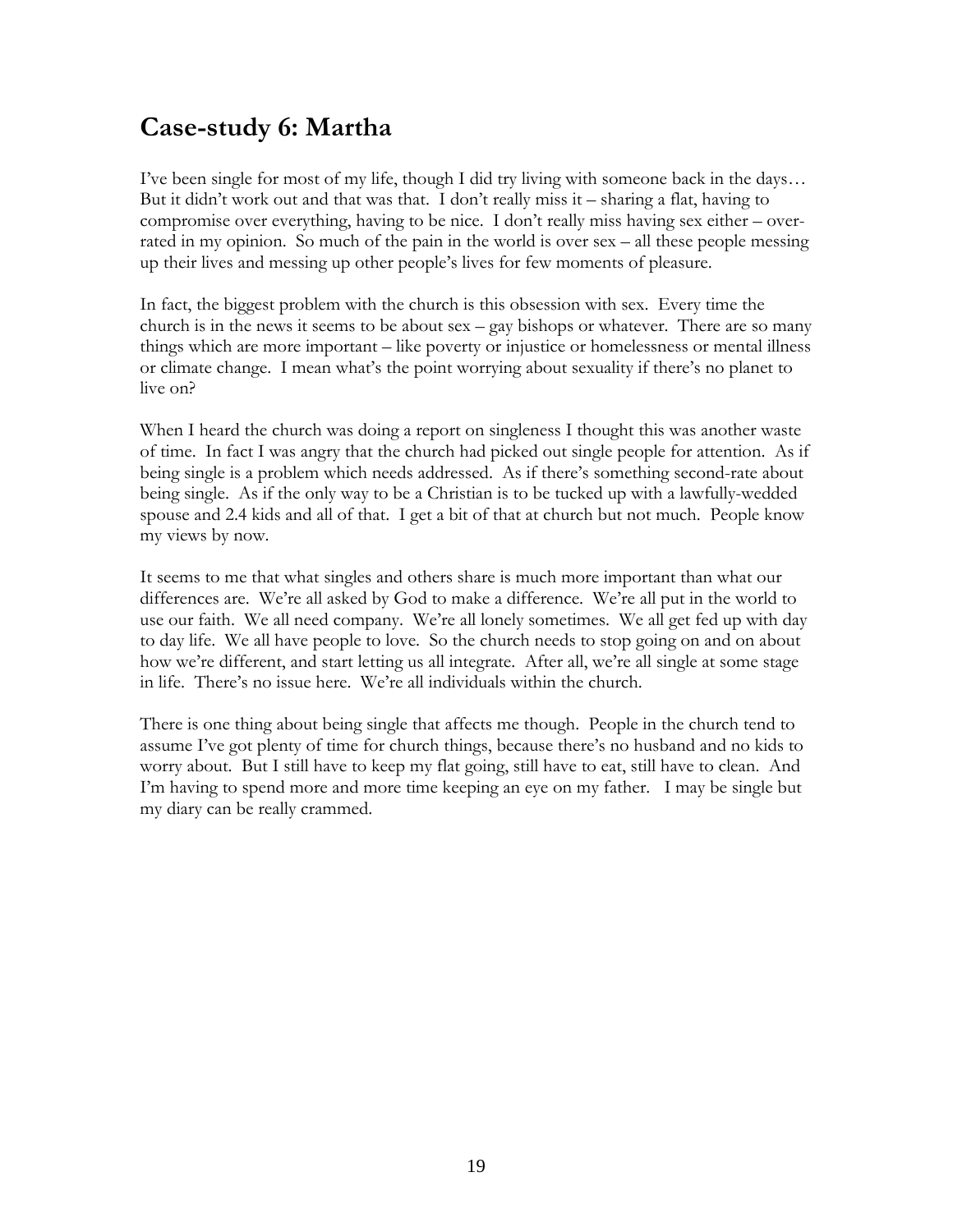# **Case-study 7: Douglas**

I've been a minister in the Kirk for over 20 years, now in my third charge, and single.

One thing I've noticed is how the congregations have reacted differently to me as I've got older. In my first charge, everyone was wondering when I'd be married, which of their daughters or grand-daughters would want to become a minister's wife. Later, people stopped saying that, and assumed I had simply chosen the single life. More recently it's changed again. Sometimes I think people are dropping hints that they think I'm gay, and that that's fine with them. Some of the schoolchildren even ask me if I'm gay. In fact I'm not gay, but it's quite hard to be a bachelor without people jumping to conclusions. I'm not sure how easy it will be to find another charge if I want to move again.

Of course a huge part of my work is ministering to couples and families – weddings, baptisms, school chaplaincy, funerals – and all points in between. I don't feel that I can't do this work, or shouldn't do it, simply because I'm not married and don't have children. After all, I've listened to the stories of thousands of people's lives over the years, and I think I've picked something up. All the same, I sometimes think it's odd that I try and help couples prepare for marriage or for the baptism of their children when I have no personal experience of these things. I wonder if they think it's odd too.

Over the years I've got used to being on my own. I've always been comfortable with solitude, and I feel it gives me the time and space to think and to pray. I'm not alone in the manse, mind you. How could I forget Robbie, the daftest springer spaniel in the country!

But there are times when I'm really conscious of not having a partner. I hate coming home on a Sunday from leading worship to an empty house. It's so flat. Nobody to share how things have gone, who was there, the interesting visitors. And when things go wrong, I miss having someone special. After a tough meeting, I tend to dwell on things. Should I have said that? Should I have been bolder? I know my married colleagues really find support in those situations.

Funnily enough, as I get older I'm finding it easier to have friends to do things with, even to go on holiday with. Some of my friends who rarely had time for me before are now more available – their children have grown up, or they're divorced and suddenly have more time for me. I don't mind. I enjoy friendship – in fact I think I'm a good friend to many, able to give them time and energy which I don't have to give to a wife and kids. But friendship and faith don't always fill all my needs. A lack of touch and physical intimacy can be painfully acute. God's love can feel very abstract and a poor substitute for an intimate relationship with another human being.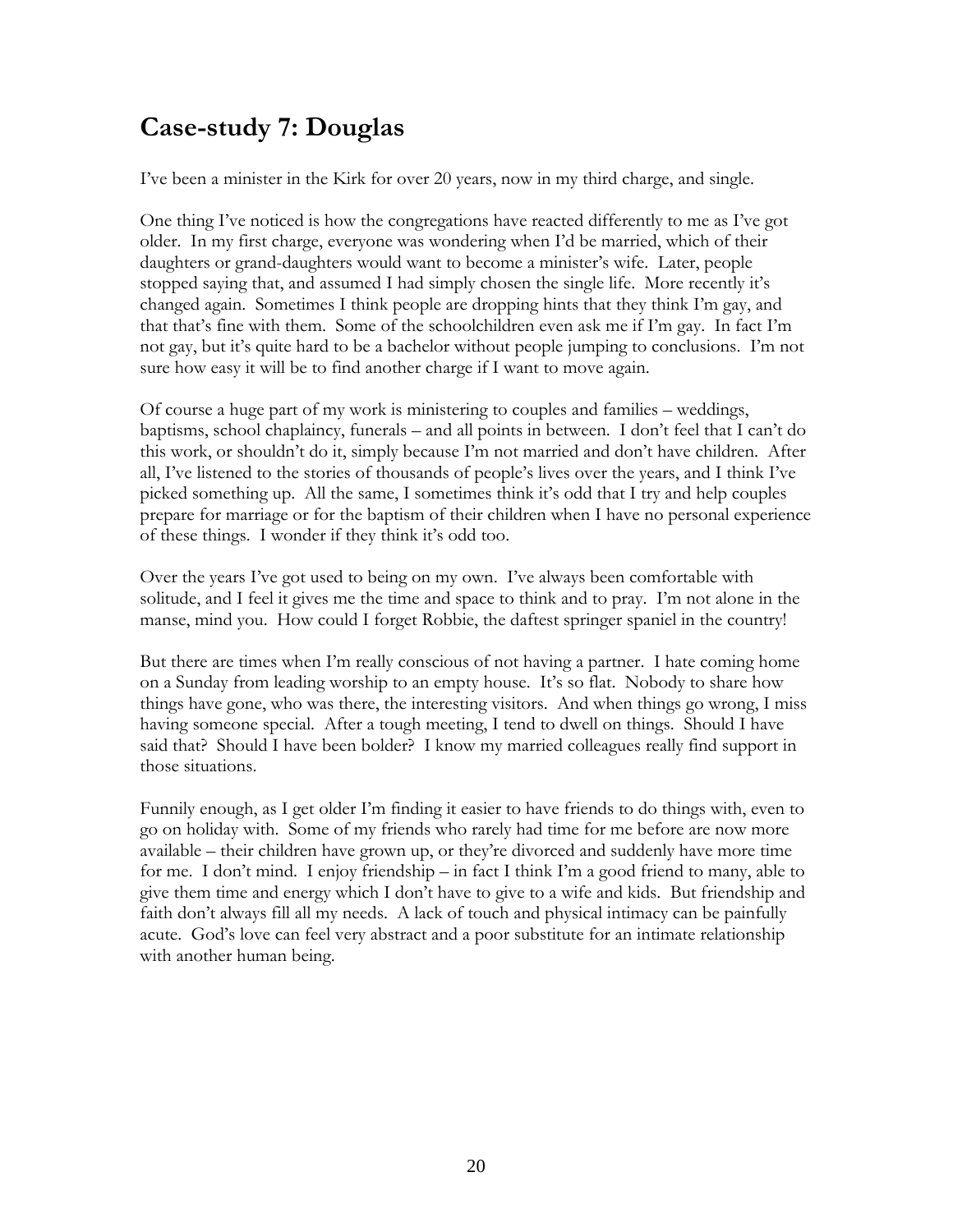### **Case-study 8: Nathalie**

I'm a single mother with two children, Ryan who's 6 and Josie who's 2. They see their father a bit – it's meant to be every second weekend, but sometimes he calls to cancel. Ryan always gets upset when his father doesn't show up. He worships him. I'd love to put him straight on a few things but I try hard not to influence them too much that way. They've got to find out for themselves what he's like.

I try and get to church as often as I can, but it's not easy. It's a job getting them both ready and me as well for 10 o'clock on a Sunday, and that's when their father hasn't got them. And when they do come to church, Josie wriggles about or starts tottering about all over the church. The older people say they don't mind, but I end up getting embarrassed. Jeannie, the minister, isn't bad with the kids, but she does go on a bit. I'm on the crèche rota, and it's funny but most of the mums say the same thing – it's hard to get more involved with the church when you're on your own. Who's going to look after the kids? I know my elder takes her daughter to the Session meetings but if they ever asked me I'd have to say no. Josie would never settle.

Jeannie's a bit of an old school minister, I think. I quite like her sermons, but sometimes she goes on about the importance of family. She's been married for years and years and Colin, her husband, seems to be really supportive. Half the sermons are "Colin and I this" and "Colin and I that." "When we have difficulties, we just sit down and talk them through," and so on. I'm sitting there, thinking there's no way I could sit down and talk things through with the kids' father. Not after the way he let me down. I sometimes think that for Jeannie a family has to look a certain way. Well, this family doesn't!

But I'm not giving up on the church. I love Jesus and that's more important. And it's really helped. There's crèche and the toddlers group with Josie, and Ryan's really into the Sunday School. I feel totally accepted at toddlers especially. Half of us are in the same boat. Hardly anyone's married. It just doesn't seem important.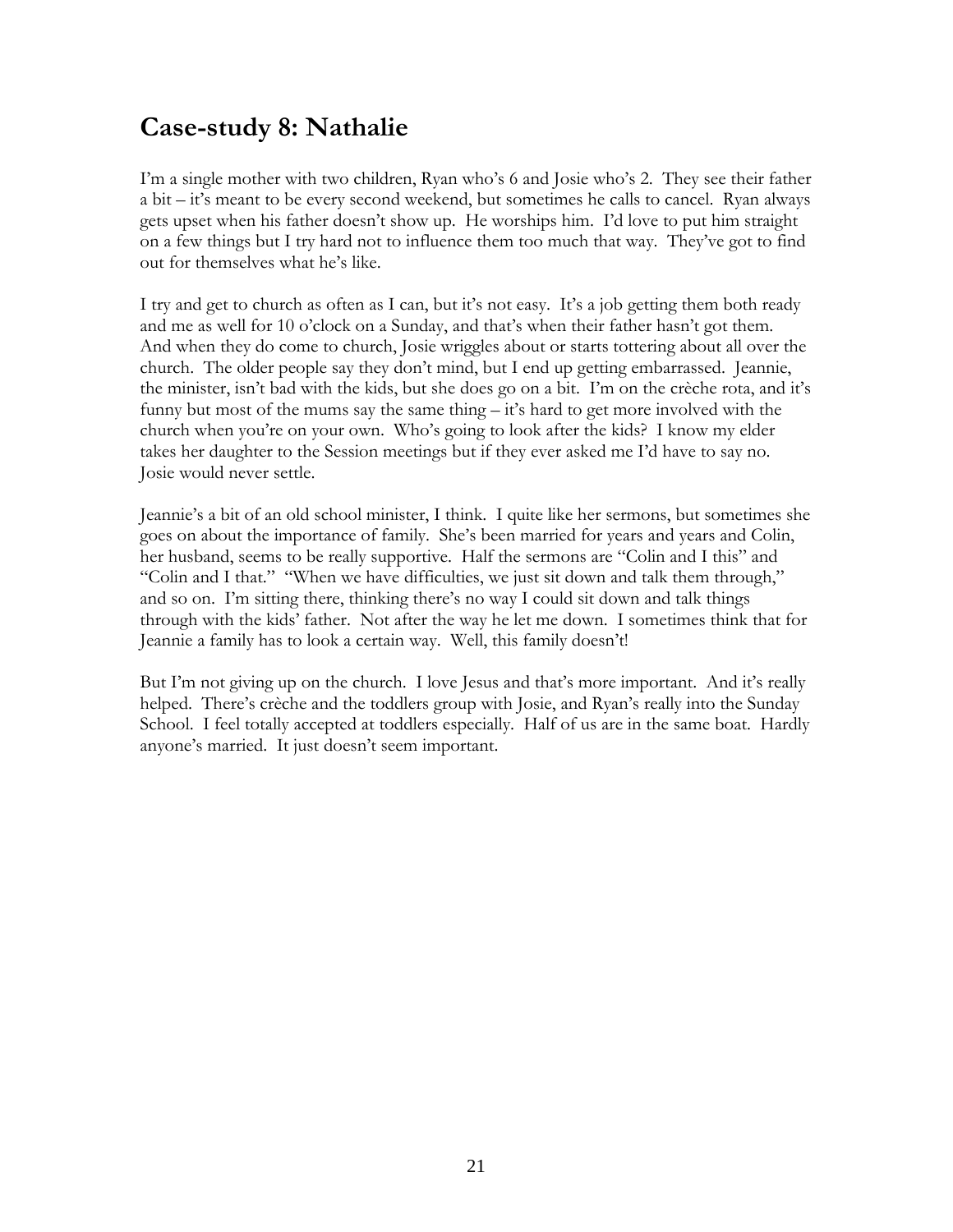### **Case-study 9: Fraser**

I would say that I am single by accident. I always thought I would get married but my relationships never seemed to lead to marriage, and so here I am looking at 50 and still on my own. Never say never, but I'm starting to accept that I'll be on my own now and won't get married or have children.

In recent years I started to notice things about the church that I never paid any attention to before. For example, the church focuses on families and the family unit. I see this in all the special services when the Sunday School leads the service, and everyone enjoys it – even the minister seems happier at family services than the other Sundays. And I hear other elders say that we need to attract more young families into the church. I'd love to be in a young family, but I'm not. Does that mean I'm not the sort of person we want in church? In fact, I've pretty much dropped out of church life. It all seems geared to families – baptisms, family services, Christmas, Easter. When I do go I feel that I stick out like a sore thumb. It doesn't speak to my life any more.

There's another issue which is never talked about in the church but affects me – sex (or the lack thereof). I would love the intimacy of a sexual relationship but I just don't know whether that's OK unless I was married. I've had relationships where we could have had sex but I thought we should wait until we were married. And then we never got married. The trouble is – now that I'm older – what if I did meet someone? Wouldn't it be a risk to leave the sex till the honeymoon – and then find it was a disaster?

I have to say it's not all bad. I can choose for myself what to do and what not to do. And I had more time for church than my married friends when I was more involved. They have their problems too, I'm sure. But I'd love to find out for myself. And I do occasionally worry that I'm going to end up a lonely old man, with no children checking to see I'm OK, no grandchildren's parties to go to, nothing new in my life. My co-workers all seem to be looking forward to retirement – I'm dreading it. Work is probably the best thing in my life.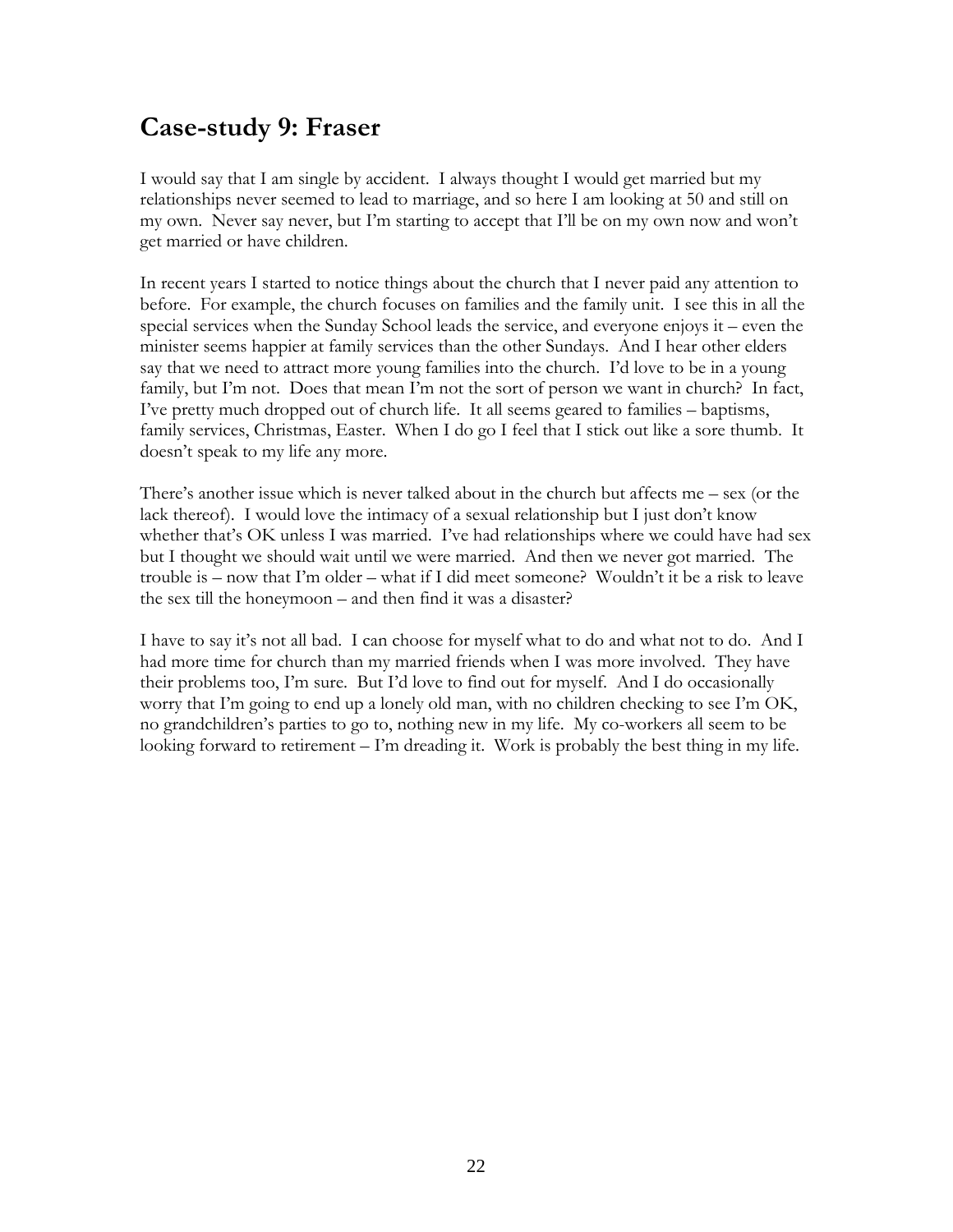### **Case-study 10: Alan**

I'm a minister – married with young kids – in the Church of Scotland. I've been made to think more deeply about how the church relates to single people through something that happened recently. A few years ago we began to hold a Christmas Dinner with our 'church family' on Christmas Day. All sorts of family 'make ups' came – unmarried, widowed, single parents and their children, couples, granny and the kids, neighbours, homeless and those with such a choice of homes to spend Christmas in that "spending it with the church solves the problem!"

Having run this for a few years our family felt that perhaps we would give it a skip last year and just have a nice quiet time together. When we made this suggestion one single mother expressed her hurt and another told us that she would just spend it 'in her pyjamas'. People had clearly come to rely on our event to get them through Christmas, especially people on their own. Was this emotional blackmail, or had we missed something? When we talked about our own family and the Church family did the one word mean two different things?

In the end we decided that we would stop running something for the church, but still get together with the family on Christmas Day for dinner: and we meant the whole 'family' who had come in previous years. But instead of my wife and I organising the event, or even delegating it to others, we asked questions like: who's hosting it this year; and who's bringing the gravy? This might seem a small change in what actually happened but it was a big change in our understanding. It wasn't a case of us making room for others in our family, but rather a unique family coming together for that day.

### *Specific questions for Case-study 10*

Can you think of an example from your church or life in which your own family's hopes seemed to clash with a larger 'family's'?

Can churches both promote family life while offering a broader family in Christ?